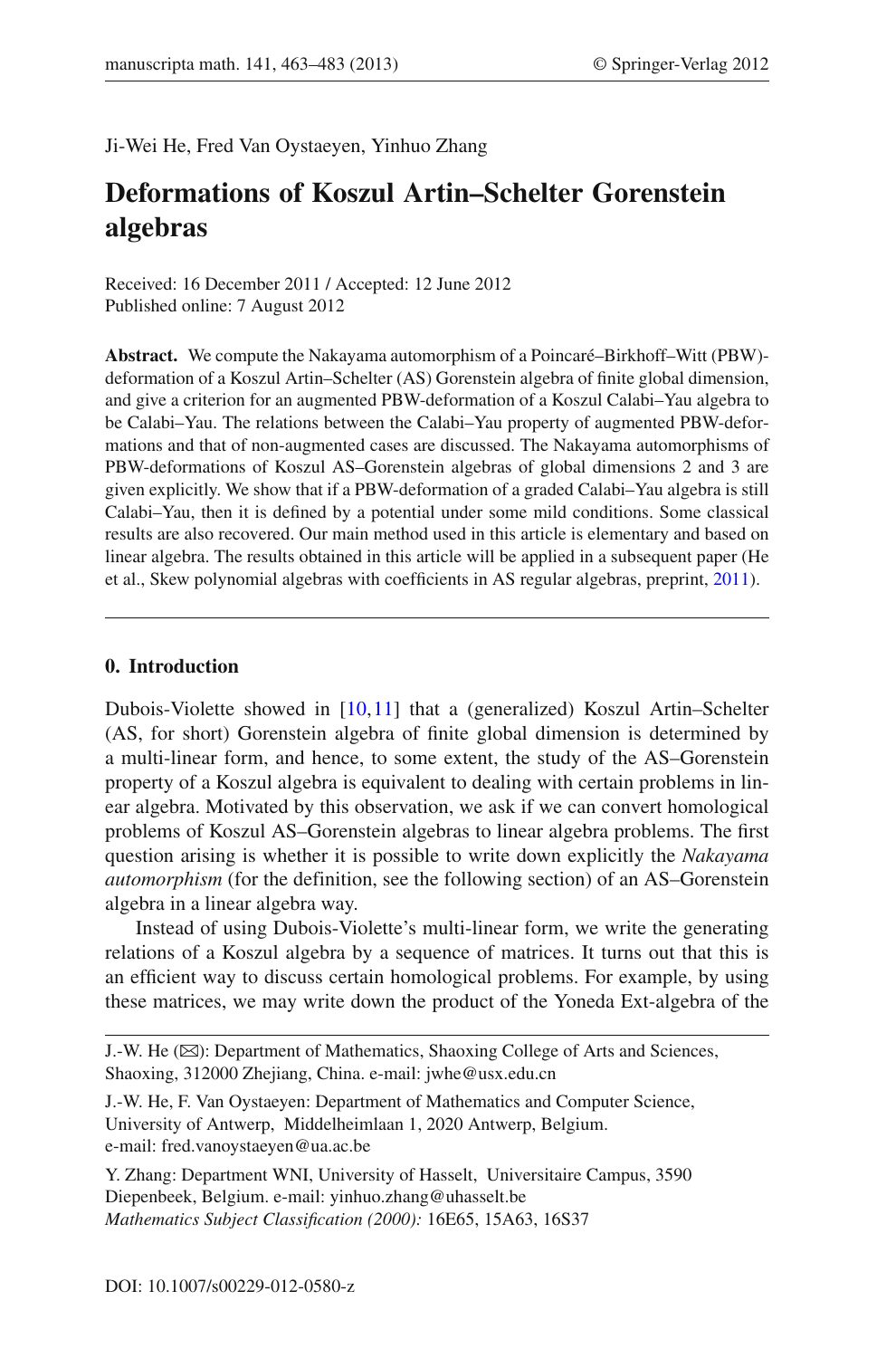Koszul algebra explicitly; then we write down the Nakayama automorphism of a Koszul AS–Gorenstein algebra by matrices through Van den Bergh's formula [\[22\]](#page-19-3) (and later, Berger and Marconnet [\[6\]](#page-19-4)) for the Nakayama automorphism of a Koszul AS–Gorenstein algebra. We also recover the result that graded Calabi–Yau algebras of dimension 3 are obtained from a superpotential by some simple calculations with matrices, compared to the result in [\[8](#page-19-5)] where Bocklandt proved the result by a sophisticated analysis of the minimal projective resolution of the trivial module.

The aim of this article is to study the Poincaré–Birkhoff–Witt (PBW) deformations of AS–Gorentein algebras. We try to write down the Nakayama automorphisms of PBW-deformations of Koszul AS–Gorenstein algebras, in particular of AS–Gorenstein algebras of global dimension 2 or 3, and then study the Calabi–Yau property of PBW-deformations.

This article is organized as follows. In Sect. [1,](#page-1-0) we set up some terminology and notation used in this article, and recall some definitions and basic properties of *N*-Koszul algebras and AS–Gorenstein algebras. In Sect. [2,](#page-4-0) we discuss the Nakayama automorphisms of PBW-deformations of general Koszul AS–Gorenstein algebras of finite global dimensions. The main results of this section are Proposition [2.2,](#page-7-0) Theorems [2.5](#page-8-0) and [2.7.](#page-8-1) Wu and Zhu in [\[25\]](#page-20-0) proved a result similar to Theorem [2.5](#page-8-0) under the assumption that the associated graded algebra is Noetherian. In contrast, we do not need the Noetherian condition. Also our method is totally different from that of  $[25]$ . Theorem [2.7](#page-8-1) extends a result we proved in  $[15]$  $[15]$ .

Section [3](#page-9-0) is devoted to compute the Nakayama automorphisms of AS–Gorenstein algebras of global dimension 2. The main result of this section is Theorem [3.5.](#page-11-0) Some results obtained in [\[4](#page-19-7)] and [\[11](#page-19-2)] are recovered by some linear computations.

Section [4](#page-12-0) is devoted to discuss the PBW-deformations of AS–Gorenstein algebras of global dimension 3. It is well known that an AS–Gorenstein algebra of global dimension 3 is *N*-Koszul. We write the generating relations of a Koszul algebra *A* by a sequence of matrices, allowing to write down the product of the homogeneous dual algebra *A*! of *A* explicitly. Similarly, we also write down the Yoneda product of  $E(A) = \bigoplus_{i=0}^{3} \text{Ext}_{A}^{i}(\mathbb{k}_{A}, \mathbb{k}_{A})$  when *A* is an *N*-Koszul AS–Gorenstein algebra of global dimension 3. The Nakayama automorphisms of PBW-deformations are expressed in Proposition [4.8](#page-17-0) by some matrices. Some simple computations on the matrices yield that a connected graded Calabi–Yau algebra of dimension 3 is defined by a superpotential, hence we recover Bocklandt's result [\[8](#page-19-5)]. Moreover, we prove that if a PBW-deformation of a graded Calabi–Yau algebra of dimension 3 is still Calabi–Yau, then it is defined by a potential in case that the PBW-deformation is augmented or the associated graded algebra is a domain (Theorem [4.11\)](#page-18-0). Moreover, the potential for a Calabi–Yau PBW-deformation can be explicitly written down.

## <span id="page-1-0"></span>**1. Preliminaries**

Throughout k is a field of characteristic zero. All the vector spaces, algebras and coalgebras involved in this article are over k. We write  $\otimes$  for  $\otimes_k$ . Let  $M = \bigoplus_{i \in \mathbb{Z}} M_i$ be a graded vector space. For an integer  $n$ , we write  $M(n)$  for the graded vector space whose *i*th component is  $M(n)$ <sup>*i*</sup> =  $M$ <sup>*i*+*n*</sub>. Let *B* be an algebra,  $\phi$  be an auto-</sup> morphism of *B*. We write  $_1B_\phi$  for the *B*-bimodule whose left *B*-action is the regular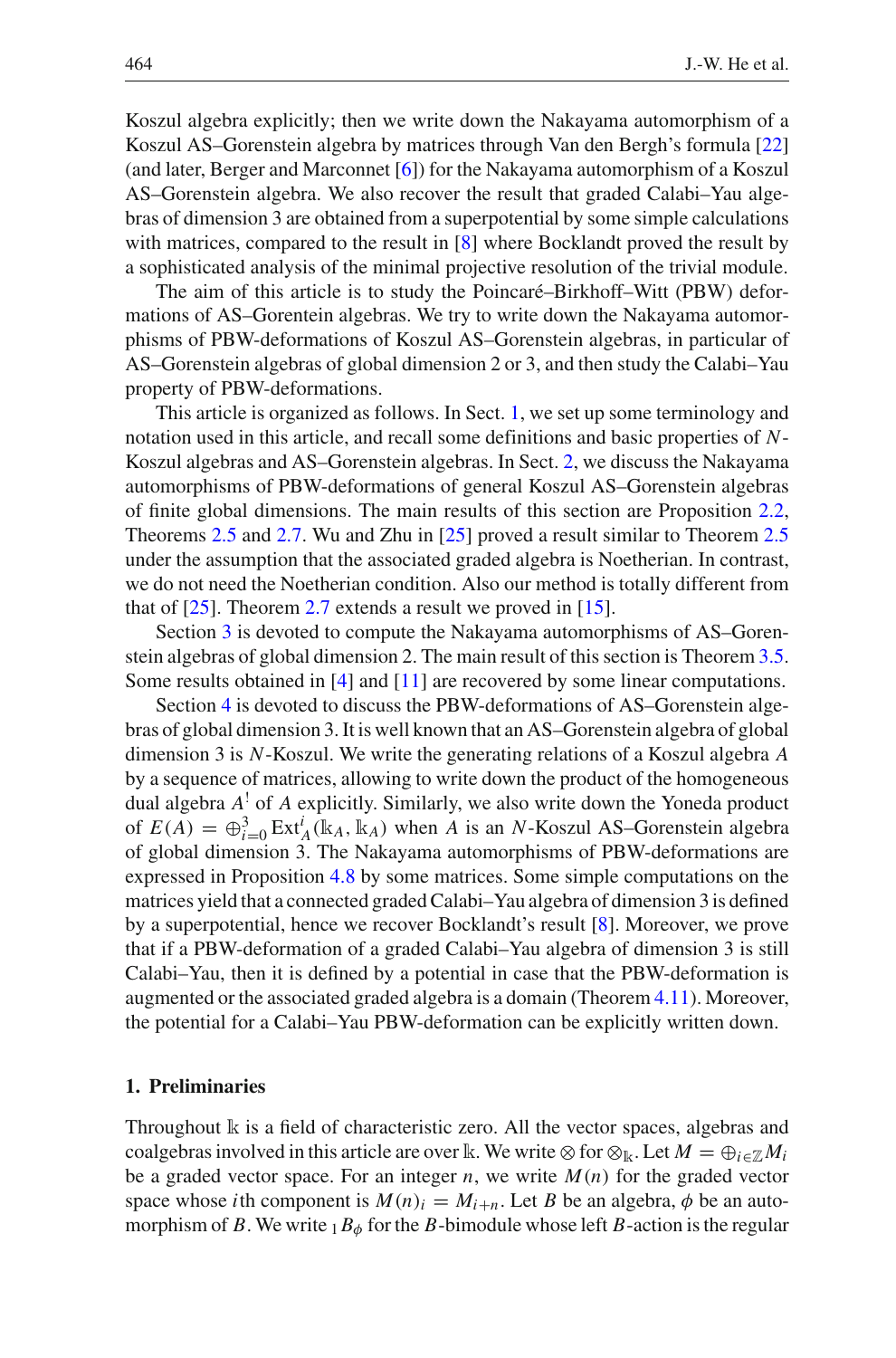action and right *B*-action is twisted by  $\phi$ . We write *B<sup>e</sup>* for the enveloping algebra  $B \otimes B^{op}$ .

Let *V* be a finite dimensional vector space, and let  $T(V) = \mathbb{k} \oplus V \oplus V^{\otimes 2} \oplus \cdots$ be the tensor algebra. Given a subspace  $R \subseteq V^{\otimes N}$  ( $N > 2$ ), the graded algebra  $A = T(V)/(R)$  is called an *N*-homogeneous algebra, where  $(R)$  is the ideal of *T*(*V*) generated by *R*. Let  $V^* = \text{Hom}_{\mathbb{k}}(V, \mathbb{k})$ , and  $R^{\perp} \subseteq (V^*)^{\otimes N}$  be the orthogonal complement of *R*. The *N*-homogeneous algebra  $A^1 = T(V^*)/(R^{\perp})$  is called the *homogeneous dual* of *A*. Since *A* is graded, we may view the ground field as a graded left (or right) *A*-module. For any finitely generated graded left (or right) *A*-module *M*, the minimal graded projective resolution of *M* exists. Suppose that the minimal graded projective resolution of  $\mathbb{k}_A$  is the following:

$$
\cdots \longrightarrow P^{-i} \longrightarrow \cdots \longrightarrow P^{-1} \longrightarrow P^0 \longrightarrow \mathbb{k}_A \longrightarrow 0.
$$

If, for all *i* ≥ 0, the graded module *P*−*<sup>i</sup>* is generated in degree κ(*i*), then *A* is called an *N-Koszul algebra* [\[3\]](#page-19-8), where  $\kappa : \mathbb{N} \to \mathbb{N}$  is a function defined by  $\kappa(i) = \frac{i}{2}N$  in case *i* is even, or  $\kappa(i) = \frac{i-1}{2}N + 1$  in case *i* is odd. In particular, if  $N = 2$ , then *A* is called a *Koszul algebra* [\[20\]](#page-19-9). For a Koszul algebra *A*, its homogeneous dual algebra *A*! is also a Koszul algebra. Moreover, the Yoneda algebra  $E(A) = \bigoplus_{i \geq 0} \text{Ext}_{A}^{i}(\mathbb{k}_{A}, \mathbb{k}_{A})$  is isomorphic to  $A^{!}$  [\[2](#page-19-10)]. In general, the homogeneous dual algebra of an  $\ddot{N}$ -Koszul algebra  $\ddot{A}$  is no longer an  $\ddot{N}$ -Koszul algebra if  $N \geq 3$ , and in this case,  $Ext_A^i(\mathbb{k}_A, \mathbb{k}_A) \cong A_{\kappa(i)}^1$ . We refer to [\[2,](#page-19-10)[18](#page-19-11)[,20](#page-19-9)] for further properties of Koszul algebras, and [\[3](#page-19-8), 14] for *N*-Koszul algebras if  $N \geq 3$ .

Let  $A = A_0 \oplus A_1 \oplus \cdots$  be a graded algebra. A *PBW-deformation* of A is a filtered algebra *U* with an ascending filtration  $0 \subseteq F_0U \subseteq F_1U \subseteq F_2U \subseteq \cdots$ such that the associated graded algebra  $gr(U)$  is isomorphic to  $A$ .

**Convention**: henceforth, by a *deformation* we mean a PBW-deformation of a graded algebra.

If  $A = T(V)/(R)$  is a 2-homogeneous algebra, then a deformation *U* of *A* is determined by two linear maps  $v : R \to V$  and  $\theta : R \to \mathbb{R}$  in sense that  $U \cong T(V)/(r - v(r) - \theta(r) : r \in R)$ . The linear maps v and  $\theta$  satisfy some Jacobian type conditions (more details, see [\[9,](#page-19-13)[18\]](#page-19-11)). If  $\theta = 0$ , then *U* is called an *augmented* deformation of *A*.

Generally, if  $A = T(V)/(R)$  is an *N*-homogeneous algebra, then a deformation *U* of *A* is determined by *N* linear maps  $\alpha_i : R \to V^{\otimes N-i}$  for  $i = 1, \ldots, N$ , where we set  $V^{\otimes 0} = \mathbb{k}$ , in sense that  $U \cong T(V)/(r + \alpha_1(r) + \cdots + \alpha_N(r) : r \in R)$ . Also, the linear maps  $\alpha_i$ 's satisfy certain Jacobian type conditions (see [\[5](#page-19-14)] or [\[12](#page-19-15)]). If  $\alpha_N = 0$ , then *U* is called an augmented deformation of *A*.

We are interested in the deformations of *N*-Koszul AS–Gorenstein algebras. Let  $A = \mathbb{R} \oplus A_1 \oplus A_2 \oplus \cdots$  be a connected graded algebra. Assume that A has global dimension  $d < \infty$ . *A* is called an *AS–Gorenstein algebra* if  $\text{Ext}_{A}^{i}(\mathbb{k}_{A}, A) = 0$  if *i*  $\neq$  *d* and Ext<sup>*d*</sup><sub>*A*</sub>( $\mathbb{R}_A$ , *A*) ≅  $\mathbb{R}$ . Compared to the classical definition, we do not assume that an AS–Gorenstein algebra is Noetherian.

An AS–Gorenstein algebra can be viewed as a kind of generalization of a Frobenius algebra. Let  $B = \mathbb{k} \oplus B_1 \oplus B_2 \oplus \cdots$  be a finite dimensional graded algebra. Recall that *B* is called a *graded Frobenius algebra* if there is an isomorphism of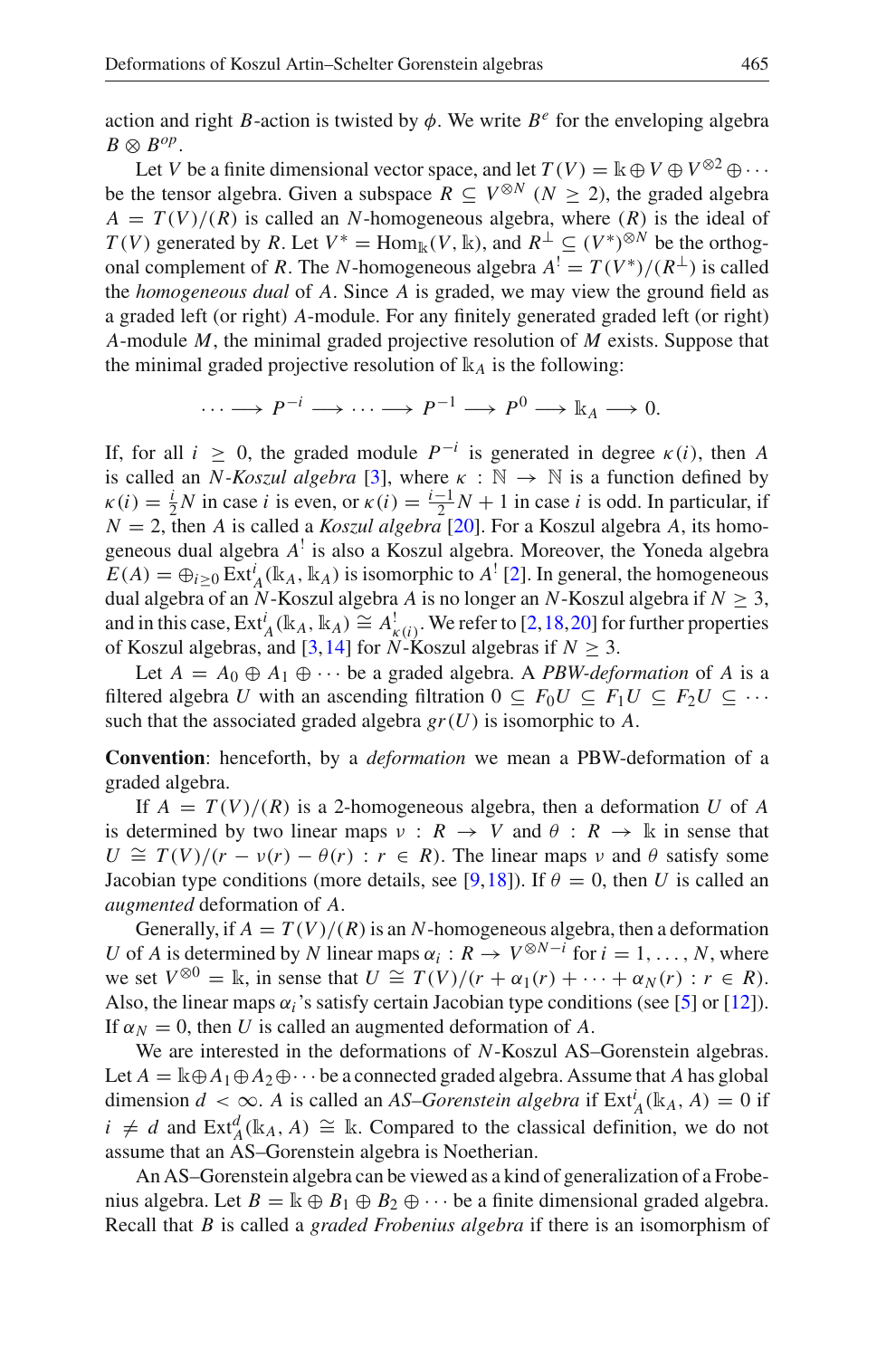graded left *B*-modules:

$$
\Theta: B \cong B^*(-d).
$$

In this case, we have  $B_d \neq 0$  and  $B_i = 0$  for all  $i > d$ . We say that the *length* of the Frobenius algebra *B* is *d*. In general, the isomorphism  $\Theta$  is not a *B*-bimodule morphism. In fact, there is a unique graded automorphism  $\phi$  of *B* such that  $\Theta: {}_{1}B_{\phi} \rightarrow B^*$  is an isomorphism of *B*-bimodules. The isomorphism  $\phi$  is called the *Nakayama automorphism* of *B*. If  $\phi = id$ , then *B* is called a *symmetric* algebra. The isomorphism  $\Theta$  induces a nondegenerate bilinear form  $\langle , \rangle : B \times B \to \mathbb{R}$ defined by  $\langle a, b \rangle = \Theta(1)(ab)$  for all  $a, b \in B$ . We call a Frobenius algebra *B* of length *d* graded symmetric if  $\langle a, b \rangle = (-1)^{i(d-i)} \langle b, a \rangle$  for all  $a \in B_i$  and  $b \in B_{d-i}$ .

<span id="page-3-0"></span>We have the following relation between *N*-Koszul AS–Gorenstein algebras and graded Frobenius algebras.

**Lemma 1.1.** *Let A be an N-Koszul algebra of global dimension d. Then A is AS–Gorenstein if and only if*  $E(A) = \bigoplus_{i \geq 0} \text{Ext}_{A}^{i}(\mathbb{k}_{A}, \mathbb{k}_{A})$  *is a graded Frobenius algebra.*

<span id="page-3-1"></span>When *A* is Koszul, the proof of the lemma above can be found in [\[21\]](#page-19-16); when *A* is a general *N*-Koszul algebra, the proof can be found in [\[6\]](#page-19-4), more generally, see [\[17\]](#page-19-17).

**Lemma 1.2.** Let  $A = T(V)/(R)$  be an N-Koszul AS–Gorenstein algebra of global *dimension d. Then*  $\text{Ext}_{A}^{i}(A, A \otimes A) = 0$  *for*  $i \neq d$ *, and*  $\text{Ext}_{A}^{d}(A, A \otimes A) \cong$  $_1A_\zeta(\kappa(d))$  *for some graded automorphism*  $\zeta$  *of A.* 

The graded automorphism ζ is unique. We call ζ the *Nakayama automorphism* of *A*.

The proof of the lemma above can be found in [\[22](#page-19-3)] when *A* is Koszul and Noetherian, and in the proof of [\[6](#page-19-4), Theorem 6.3] when *A* is a general *N*-Koszul algebra. Moreover, the Nakayama automorphism  $\zeta$  of *A* is also constructed in [\[22\]](#page-19-3) and [\[6](#page-19-4)]. In fact, by Lemma [1.1,](#page-3-0) the Yoneda algebra *E*(*A*) is graded Frobenius. Assume that  $\phi$  is the Nakayama automorphism of  $E(A)$ . Since  $Ext_A^1(\mathbb{k}_A, \mathbb{k}_A) \cong V^*$ , the automorphism  $\phi$  induces a graded automorphism  $\phi$  of A. Let  $\varepsilon$  be the automorphism of *A* defined by multiplying  $(-1)^n$  on a homogeneous element *a* ∈ *A<sub>n</sub>*. Then the Nakayama automorphism  $\zeta$  in Lemma [1.2](#page-3-1) is

$$
\zeta = \varepsilon^{d+1} \phi^{-1}.
$$

We end this section by recalling the definition of a Calabi–Yau algebra. An algebra *B* is called a *Calabi–Yau* algebra of dimension *d* [\[13](#page-19-18)], if (i) *B* is homologically smooth, that is; *B* has a bounded resolution of finitely generated projective *B*-bimodules, (ii) Ext $i_{B}$ *e* (*B*, *B*  $\otimes$  *B*) = 0 if  $i \neq d$  and Ext $\frac{d}{de}(B, B \otimes B) \cong B$  as *B*-bimodules. Note that if, further, *B* is a connected graded algebra, then *B* must be an AS–Gorenstein algebra [\[7](#page-19-19)].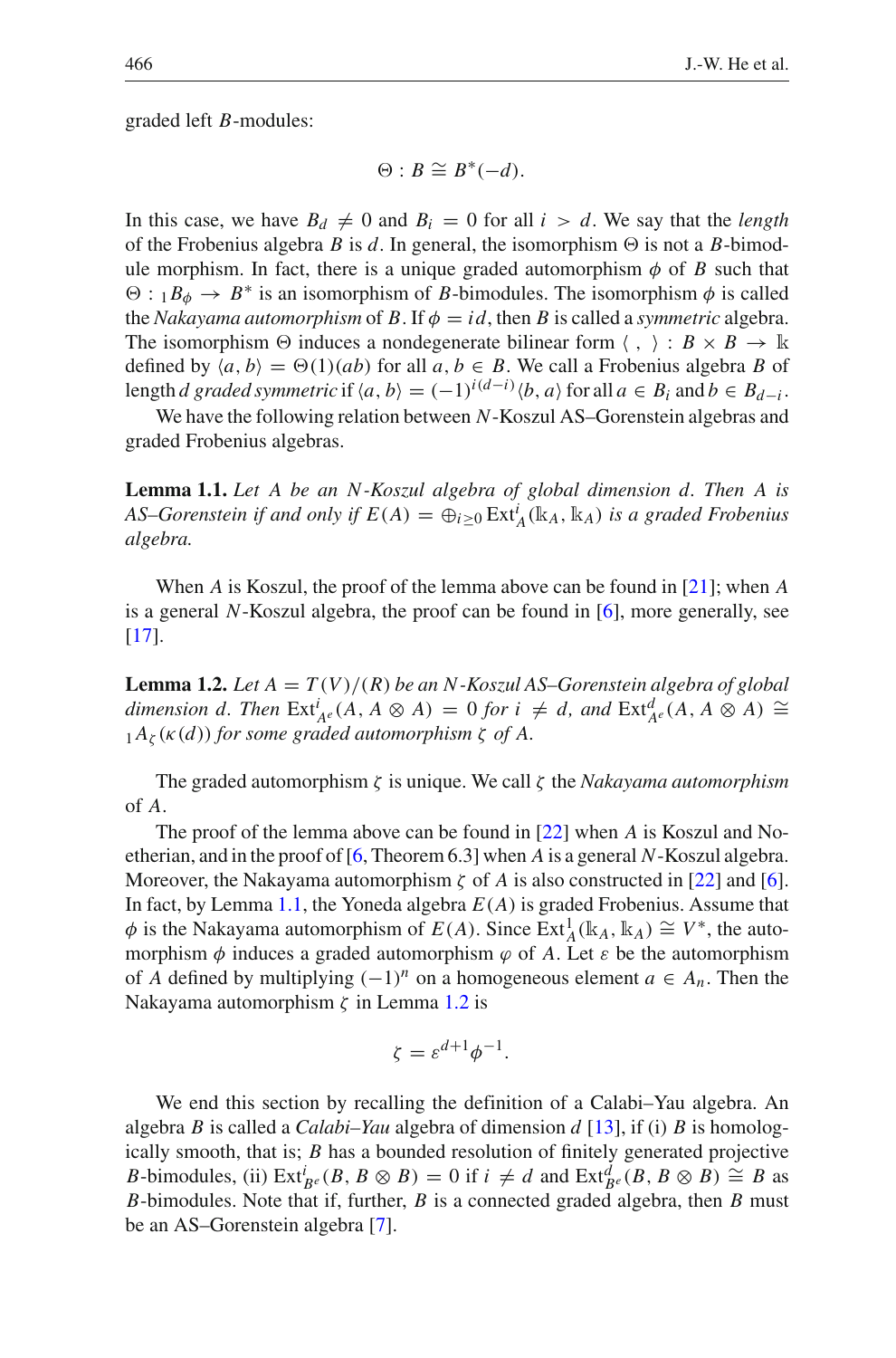#### <span id="page-4-0"></span>**2. Deformations of Koszul AS–Gorenstein algebras**

Let  $A = T(V)/(R)$  be a Koszul algebra, and let  $U = T(V)/(r - v(r) - \theta(r))$ : *r* ∈ *R*) be a deformation of *A*. Assume dim  $V = n$  and {*x*<sub>1</sub>, ..., *x<sub>n</sub>*} be a basis of *V*. Let  $\{x_1^*, \ldots, x_n^*\}$  be the dual basis of *V*<sup>∗</sup>. Define

$$
C_{-m} = (R \otimes V^{\otimes m-2}) \cap (V \otimes R \otimes V^{\otimes m-3}) \cap \cdots \cap (V^{\otimes m-2} \otimes R)
$$

for  $m \geq 2$ ,  $C_0 = \mathbb{k}$  and  $C_{-1} = V$ . Let  $C = \bigoplus_{m \geq 0} C_{-m}$ . Then *C* is a graded subcoalgebra of the tensor coalgebra  $T(V)$ . The map  $v : R \rightarrow V$  induces a graded coderivation  $\delta_C$  of degree 1 on the coalgebra C. We extend the linear map  $\theta : R \to \mathbb{R}$ to a graded map (also denoted by  $\theta$ )  $\theta$  :  $C \rightarrow \mathbb{k}$  of degree 2 in an obvious way. Since *U* is a deformation of *A*, we see that the graded coalgebra *C* together with the coderivation δ*<sup>C</sup>* and the graded map θ form a *curved differential graded coalgebra* in sense of Positselski [\[19\]](#page-19-20). Let  $A^{T} = T(V^{*})/(R^{\perp})$  be the dual algebra of *A*. The dual map  $v^* : V^* \to R^*$  induces a derivation  $\delta_{A}$  of degree 1 on  $A^!$ . If we view the map  $\theta : R \to \mathbb{k}$  as an element in  $A_2^!$ , then the graded algebra  $A^!$  together with the derivation  $\delta_{A}$ ! and the element  $\theta$  form a *curved differential graded algebra*, that is,  $δ_A$ <sup>1</sup> is a derivation of *A*<sup>1</sup> and  $θ ∈ A_2^1$  such that  $δ_A^2$ <sub>1</sub>(α) =  $θα - αθ$  [\[18](#page-19-11)[,19](#page-19-20)]. The triple  $(A^!, \delta_{A^!}, \theta)$  is sometimes called the curved differential graded algebra *dual* to *U*. The graded dual algebra of the curved differential graded coalgebra  $(C, \delta_C, \theta)$  is isomorphic to the curved differential graded algebra  $(A^!, \delta_{A^!}, \theta)$  [\[19](#page-19-20), Sect. 6]. So, we can view *C* as a graded *A*! -bimodule.

<span id="page-4-1"></span>We construct a sequence of*U*-bimodules by using the curved differential graded coalgebra  $(C, \delta_C, \theta)$  as follows:

$$
\cdots \longrightarrow U \otimes C_{-m} \otimes U \stackrel{D}{\longrightarrow} \cdots \longrightarrow U \otimes C_{-2} \otimes U \stackrel{D}{\longrightarrow} U \otimes C_{-1} \otimes
$$
  

$$
U \stackrel{D}{\longrightarrow} U \otimes U \stackrel{\mu}{\longrightarrow} U \longrightarrow 0,
$$
 (1)

where the last morphism  $\mu$  is the multiplication of U, and the morphism D is defined as, for *c* ∈  $C_{-m}$ , *a*, *b* ∈ *U* and *m* ≥ 1,

$$
D(a \otimes c \otimes b) = \sum_{i=1}^{n} ax_i \otimes c \cdot x_i^* \otimes b + (-1)^m \sum_{i=1}^{n} a \otimes x_i^* \cdot c \otimes x_i b
$$
  
- $a \otimes \delta_C(c) \otimes b.$ 

Using the equations in [\[18,](#page-19-11) Proposition 1.1, Chap. 5], we can check that  $D^2 = 0$ . The complex [\(1\)](#page-4-1) coincides with the complex constructed by the natural twisting cochain from *C* to *U* as shown in [\[19](#page-19-20), Sect. 6]. We endow each component of the complex [\(1\)](#page-4-1) with an ascending filtration by setting

$$
F_i(U \otimes C_{-m} \otimes U) = 0 \text{ for } i < m,
$$
\n
$$
F_m(U \otimes C_{-m} \otimes U) = F_0U \otimes C_{-m} \otimes F_0U, \text{ and}
$$
\n
$$
F_{m+k}(U \otimes C_{-m} \otimes U) = \sum_{i+j=k} F_i U \otimes C_{-m} \otimes F_jU, \text{ for } k \ge 1.
$$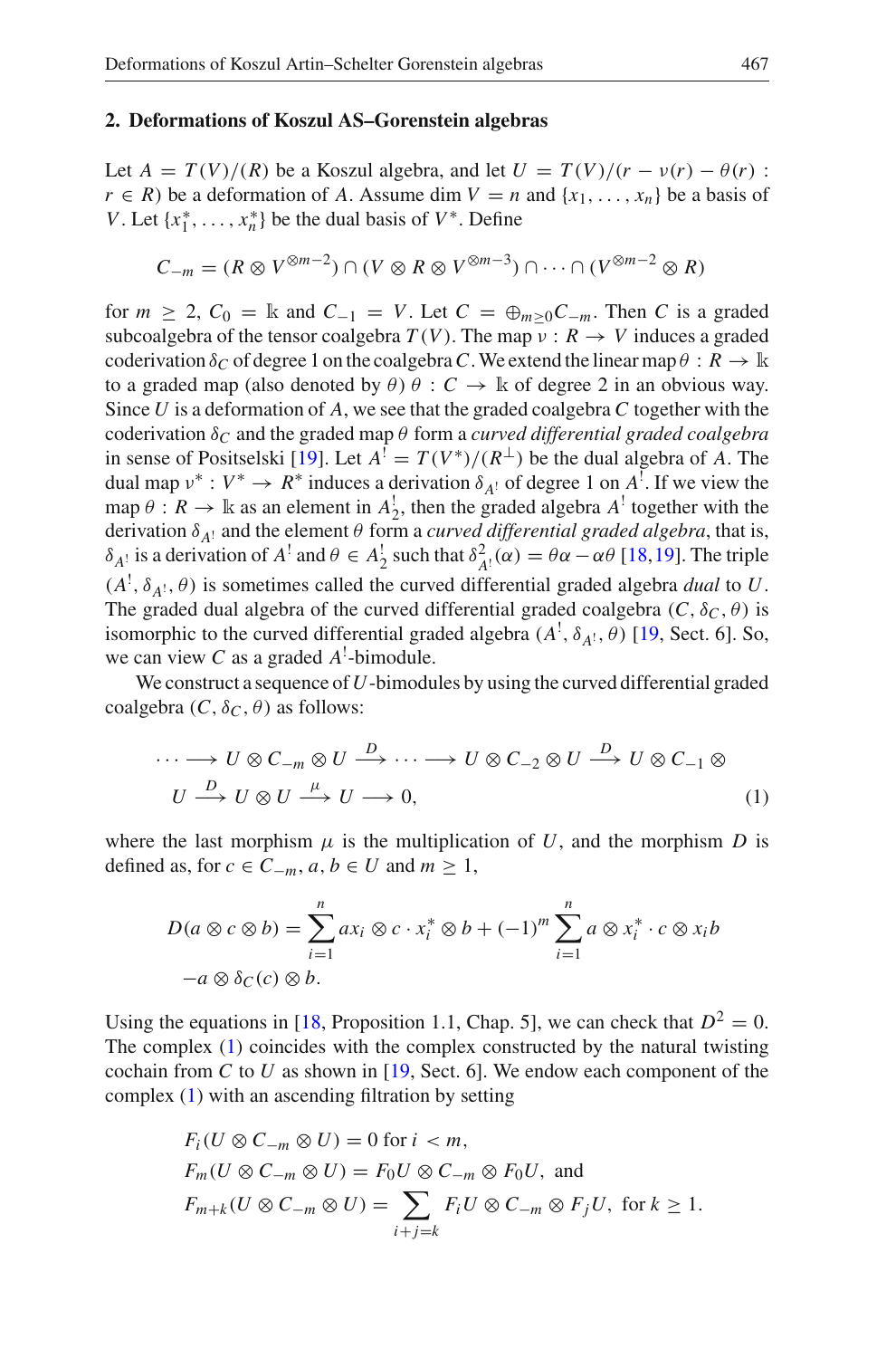Then the differential  $D$  of the complex  $(1)$  is compatible with the filtration. The first level of the spectral sequence induced by the filtration is exactly the classical two-sided Koszul resolution of *A*. Hence the complex [\(1\)](#page-4-1) is exact, and then it is a projective resolution of the bimodule  $U U U$ .

<span id="page-5-0"></span>Applying the functor  $\text{Hom}_{U^e}(-, U \otimes U)$  to the projective resolution of the bimodule  $U U_U$  and observing that  $A^{\dagger}$  is dual to C, we get the following complex:

$$
0 \longrightarrow U \otimes A_0^! \otimes U \stackrel{\widehat{D}}{\longrightarrow} U \otimes A_1^! \otimes U \stackrel{\widehat{D}}{\longrightarrow} \cdots \longrightarrow U \otimes
$$
  

$$
A_{m-1}^! \otimes U \stackrel{\widehat{D}}{\longrightarrow} U \otimes A_m^! \otimes U \longrightarrow \cdots,
$$
 (2)

where the differential  $\widehat{D}$  is defined as follows: for any  $a, b \in U$  and  $\alpha \in A_m^!$ ,

$$
\widehat{D}(a \otimes \alpha \otimes b) = \sum_{i=1}^{n} a \otimes x_i^* \alpha \otimes x_i b + (-1)^{m+1} \sum_{i=1}^{n} a x_i \otimes \alpha x_i^* \otimes b
$$
  
- $a \otimes \delta_{A^!}(\alpha) \otimes b.$ 

The complex  $(2)$  inherits the filtration of the complex  $(1)$  as follows:

$$
F_i(U \otimes A_m^! \otimes U) = 0, \text{ for } i < -m,
$$

and

$$
F_{-m+k}(U \otimes A_m^! \otimes U) = \sum_{i+j=k} F_i U \otimes A_m^! \otimes F_j U, \text{ for } k \ge 0.
$$

It is easy to see that the differential *D* preserves the filtration.<br>Now assume that  $A = T(U)/(D)$  is a Kessul AS. Connect

Now assume that  $A = T(V)/(R)$  is a Koszul AS–Gorenstein algebra of global dimension *d*, and that  $U = T(V)/(r - v(r) - \theta(r) : r \in R)$  is a deformation of A. The projective resolution of the bimodule  $U/U$  constructed above reads as follows:

$$
0 \longrightarrow U \otimes C_{-d} \otimes U \stackrel{D}{\longrightarrow} \cdots \longrightarrow U \otimes C_{-2} \otimes U \stackrel{D}{\longrightarrow} U \otimes C_{-1} \otimes U \stackrel{D}{\longrightarrow} U \otimes U \stackrel{\mu}{\longrightarrow} U \longrightarrow U \longrightarrow U.
$$

<span id="page-5-1"></span>After applying the functor  $\text{Hom}_{U^e}(-, U \otimes U)$  to this resolution, we obtain

$$
0 \longrightarrow U \otimes A_0^1 \otimes U \stackrel{\widehat{D}}{\longrightarrow} U \otimes A_1^1 \otimes U \stackrel{\widehat{D}}{\longrightarrow} \cdots \longrightarrow U \otimes
$$
  

$$
A_{d-1}^1 \otimes U \stackrel{\widehat{D}}{\longrightarrow} U \otimes A_d^1 \otimes U.
$$
 (3)

We deduce the following result from the complex above. Yekutieli proved a more general result under the assumption that the AS–Gorenstein algebra is Noetherian [\[26\]](#page-20-1). While, in our case, we do not need the Noetherian condition on *A*.

<span id="page-5-2"></span>**Lemma 2.1.** *Let A be a Koszul AS–Gorenstein algebra of global dimension d, and let U be a deformation of A. Assume that* ζ *is the Nakayama automorphism of A. Then we have*  $\text{Ext}^i_{U^e}(U, U \otimes U) = 0$  *for*  $i \neq d$  *and*  $\text{Ext}^d_{U^e}(U, U \otimes U) \cong {}^{\cdot}{}_1U_{\xi}$ *as U-bimodules, where* ξ *is a filtration-preserving automorphism of U such that*  $gr(\xi) = \zeta$ .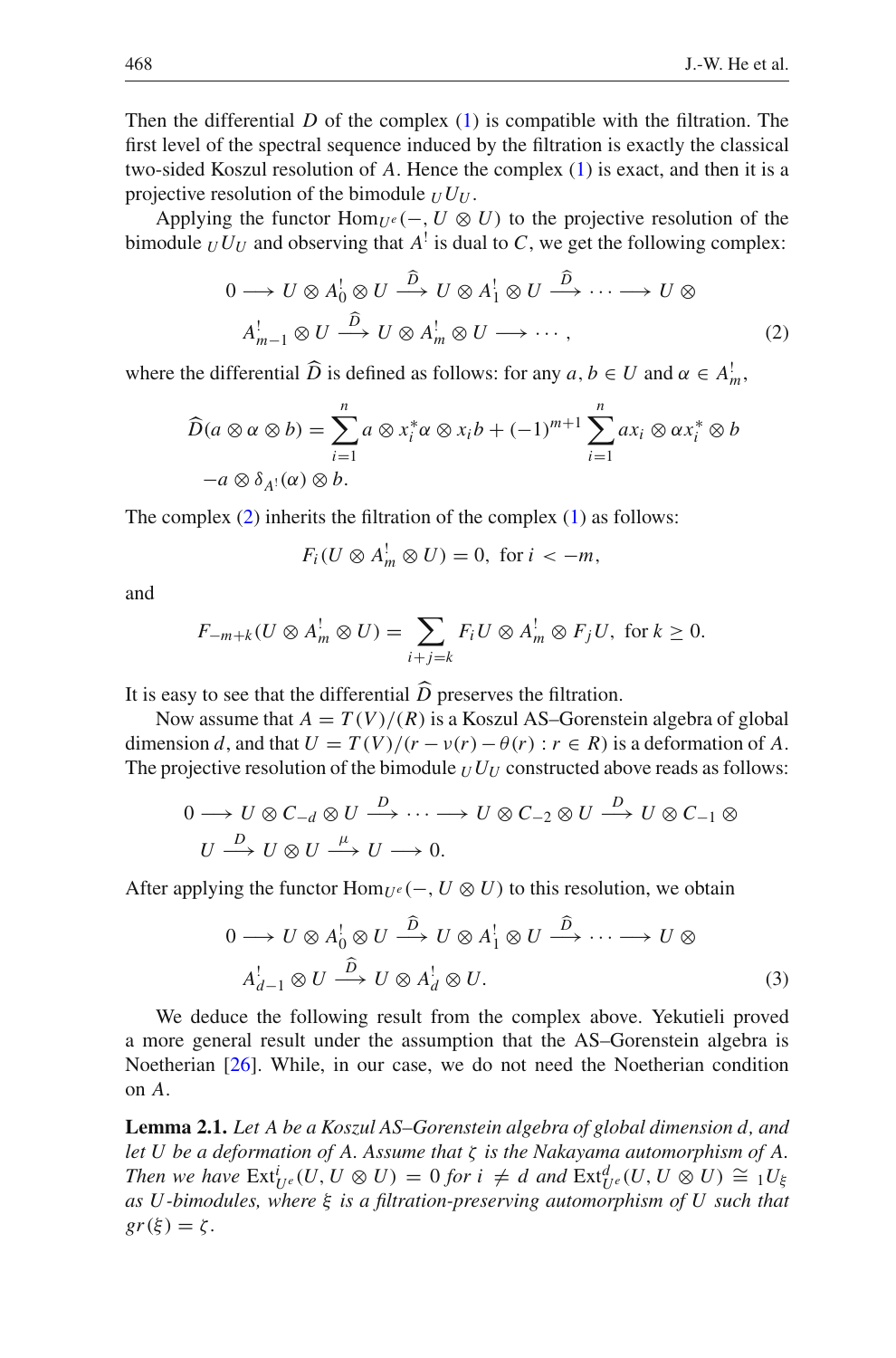*Proof.* Let  $E_{\bullet}^{pq}$  be the spectral sequence obtained from the filtration of the complex [\(3\)](#page-5-1). The first level  $E_1^{pq}$  of the spectral sequence is exactly the complex obtained from the Koszul bimodule complex of  $A = gr(U)$  (see [\[22,](#page-19-3) Theorem 9.1]), and hence collapses by Lemma [1.2.](#page-3-1) Since the filtration is ascending and bounded below, the spectral sequence converges. Then we have  $\text{Ext}^i_{U^e}(U, U \otimes U) = 0$  for  $i \neq d$  and  $Ext^d_{U^e}(U, U \otimes U) \cong W$ , where *W* is a filtered *U*-bimodule such that  $gr(W) \cong {}_1A_\zeta$ . Now applying  $[23,$  Lemmas 4, 5], we obtain the desired result.

As in the graded case, the automorphism  $\xi$  in the above lemma is unique up to inner automorphisms. We call ξ the *Nakayama automorphism* of *U*.

Let *A* be a Koszul AS–Gorenstein algebra of global dimension *d*. By Lemma [1.1,](#page-3-0)  $A^{\dagger}$  is a graded Frobenius algebra. Hence there is a graded automorphism  $\phi$ :  $A^! \rightarrow A^!$  such that there is an isomorphism of graded  $A^!$ -bimodules

$$
\Theta: {}_1A^!_{\phi} \to {A^!}^*(-d).
$$

Assume that  $\phi$  is defined by  $\phi(x_1^*, \ldots, x_n^*) = (x_1^*, \ldots, x_n^*)P$ , where  $P = (p_{ij})$ is an invertible  $n \times n$  matrix. The automorphism  $\phi$  induces an automorphism  $\varphi$ :  $A \rightarrow A$ , which is determined by its restriction to  $A_1 = V$ , namely,  $\varphi(x_1, \ldots, x_n) =$  $(x_1, ..., x_n)P^t$ .

By Lemma [2.1,](#page-5-2) the complex [\(3\)](#page-5-1) is exact except at the final position. The homology at the final position is  $_1U_{\xi}$ . So, there is a bimodule epimorphism  $\pi : U \otimes$  $A_d^! \otimes U \to 1 U_{\xi}$ . Let  $\overline{\omega} \in A_d^!$  be the element such that  $\Theta(1)(\overline{\omega}) = 1$ . Since the differential of the complex [\(3\)](#page-5-1) preserves the filtration and the cohomology at the final position of the associated graded complex is  $_1A_{\varepsilon^{d+1}\varphi^{-1}}$  (Lemma [1.2\)](#page-3-1), we have  $\pi(\varpi) = u \in F_0 U = \mathbb{k}$ . Since  $A^{\dagger}$  is Frobenius, dim  $A^{\dagger}_{d-1} = n$ . Let  $w_1, \ldots, w_n$  ∈  $A_{d-1}^!$  be the elements such that  $x_i^* w_j = \delta_j^i \overline{\sigma}$  for all *i* and *j*. Then  $\{w_1, \ldots, w_n\}$  forms a basis of  $A_{d-1}^!$ , and  $w_j x_i^* = \phi^{-1}(x_i^*) w_j$ . Assume  $\delta_{A}$ <sup>[</sup>(*w<sub>j</sub>*) =  $\lambda_j \varpi$ , *j* = 1, ..., *n*. For *a*, *b*  $\in U$ , we have

$$
\pi \circ \overline{D}(a \otimes w_j \otimes b) = 0.
$$

Recall that  $\phi$  is defined by the matrix *P*. Thus  $\phi^{-1}$  is defined by  $P^{-1}$ . Let  $P^{-1}$  =  $(l_{ij})$ . Then we have:

$$
0 = \pi \circ \widetilde{D}(a \otimes w_j \otimes b)
$$
  
=  $\pi \left( \sum_{i=1}^n a \otimes x_i^* w_j \otimes x_i b + (-1)^d \sum_{i=1}^n a x_i \otimes w_j x_i^* \otimes b - a \otimes \delta_C(w_j) \otimes b \right)$   
=  $\pi \left( a \otimes \sigma \otimes x_j b + (-1)^d \sum_{i=1}^n a x_i \otimes \phi^{-1}(x_i^*) w_j \otimes b - a \otimes \lambda_j \sigma \otimes b \right)$   
=  $u a \xi(x_j b) + (-1)^d \sum_{i=1}^n u a x_i l_{ji} \xi(b) - u a \lambda_j \xi(b).$ 

<span id="page-6-0"></span>In the equations above, if we set  $b = 1$  and cancel out *u*, then we obtain

$$
a\xi(x_j) + (-1)^d \sum_{i=1}^n a x_i l_{ji} - a\lambda_j = 0.
$$
 (4)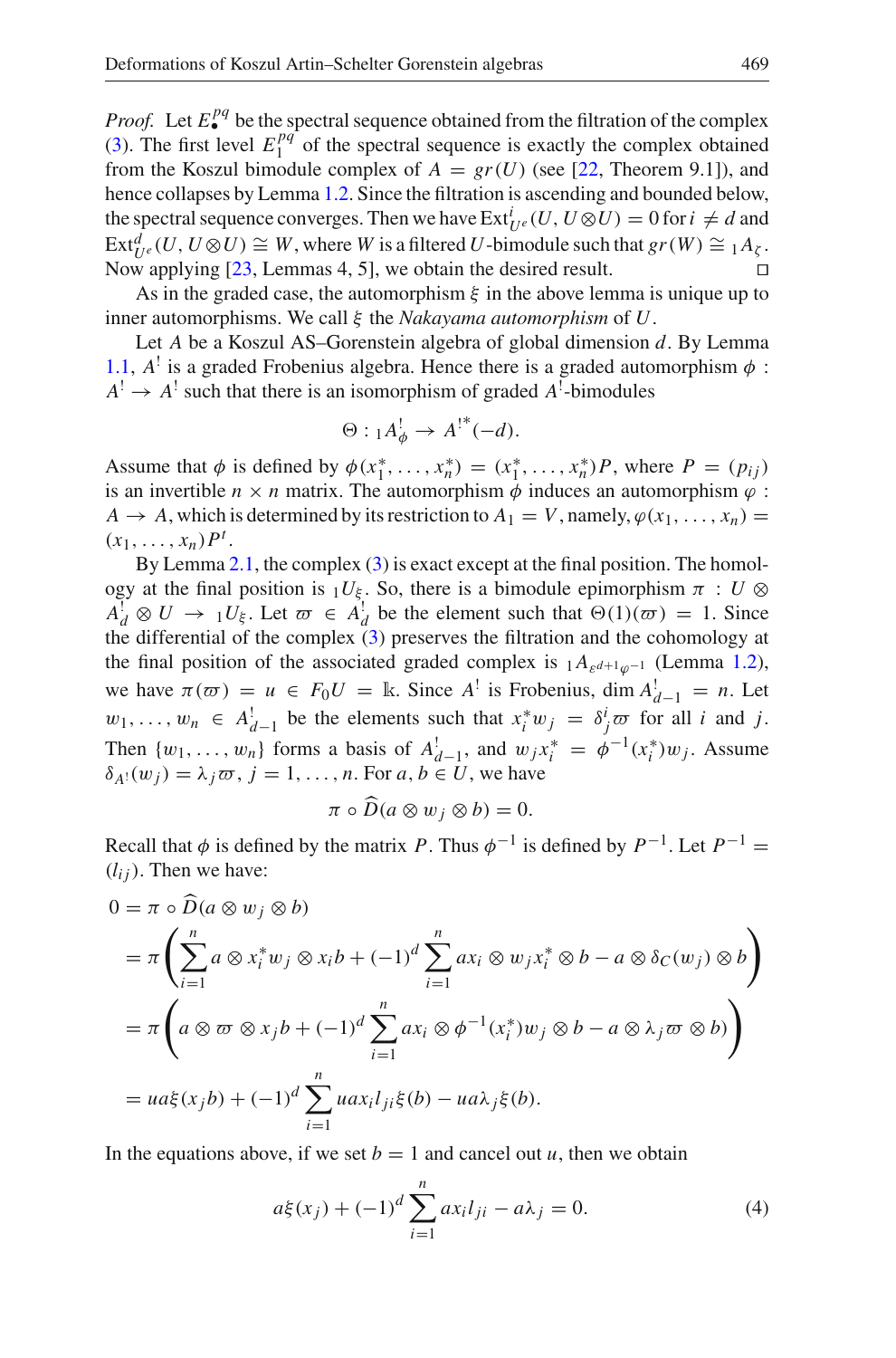Since  $\xi$  is a filtered automorphism and  $gr(\xi) = \varepsilon^{d+1} \varphi^{-1}$  (Lemmas [1.2,](#page-3-1) [2.1\)](#page-5-2), we have

$$
\xi(x_j) = (-1)^{d+1} \sum_{i=1}^{d+1} l_{ji} x_i + k_j,
$$

for some  $k_i \in \mathbb{R}$ . Now the Eq. [\(4\)](#page-6-0) is equivalent to

$$
(-1)^{d+1} \sum_{i=1}^{n} a l_{ji} x_i + a k_i + (-1)^d \sum_{i=1}^{n} a x_i l_{ji} - a \lambda_j = 0,
$$

which, in turn, is equivalent to

$$
ak_j - a\lambda_j = 0
$$
, for all  $a \in U$  and  $j = 1, ..., n$ .

Hence, we get

$$
k_j = \lambda_j
$$
, for all  $j = 1, ..., n$ .

Summarizing we obtain the following result.

<span id="page-7-0"></span>**Proposition 2.2.** Let  $A = T(V)/(R)$  be a Koszul AS–Gorenstein algebra of global *dimension d, and let*  $A^{\dagger}$  *be its dual algebra. Assume that*  $\{x_1, \ldots, x_n\}$  *is a basis of V*, and  $\{x_1^*, \ldots, x_n^*\}$  *is the dual basis of*  $V^*$ *.* 

*Let*  $U = T(V)/(r - v(r) - \theta(r) : r \in R)$  *be a deformation of A, and* let  $(A^{!},\delta_{A^{!}},\theta)$  be the curved differential graded algebra dual to  $U.$  Assume that the *Nakayama automorphism*  $\phi$  :  $A^! \rightarrow A^!$  *is defined by*  $\phi(x_1^*, \ldots, x_n^*)$  =  $(x_1^*, \ldots, x_n^*)$ *P*, where *P* is an  $n \times n$  matrix. Choose a basis  $\varpi$  of  $A_d^!$ , and assume *that*  $\{w_1, \ldots, w_n\}$  *is the basis of*  $A_{d-1}^!$  *such that*  $x_i^* w_j = \delta_j^i \varpi$ . Assume further  $\delta_{A}$ ! $(w_i) = \lambda_i \varpi$  for all  $i = 1, ..., n$ , and let  $\lambda = (\lambda_1, ..., \lambda_n) \in \mathbb{R}^n$ . Then  $\operatorname{Ext}^i_{U^e}(U, U \otimes U) = 0$  *for*  $i \neq d$ *, and* 

$$
\mathrm{Ext}^d_{U^e}(U, U \otimes U) \cong {}_1U_{\xi},
$$

<span id="page-7-1"></span>*where*  $\xi : U \to U$  *is an automorphism defined by the linear map* 

$$
\chi: V \to V \oplus \mathbb{k}, \quad \chi(x_1, \dots, x_n) = (-1)^{d+1}(x_1, \dots, x_n)(P^{-1})^t + \lambda. \tag{5}
$$

If the Koszul algebra *A* in the proposition is Calabi–Yau, then *A*! is a graded symmetric algebra [\[8,](#page-19-5) Proposition A.5.2]. Hence in this case the Nakayama automorphism of  $A^!$  is  $\phi = \epsilon^{d+1}$ , where  $\epsilon$  is the automorphism of  $A^!$  defined as:  $\epsilon(f) = (-1)^{i} f$  for  $f \in A_i^!$ . Then the proposition implies the following result.

<span id="page-7-2"></span>**Corollary 2.3.** *Let A be a Koszul Calabi–Yau algebra of dimension d, and let*  $U = T(V)/(r - v(r) - \theta(r) : r \in R)$  *be a PBW-deformation of A, and let*  $(A^!, \delta_{A^!}, \theta)$  *be the curved differential graded algebra dual to U. If*  $\delta_{A^!}(A^!_{d-1}) = 0$ , *then U is a Calabi–Yau algebra.*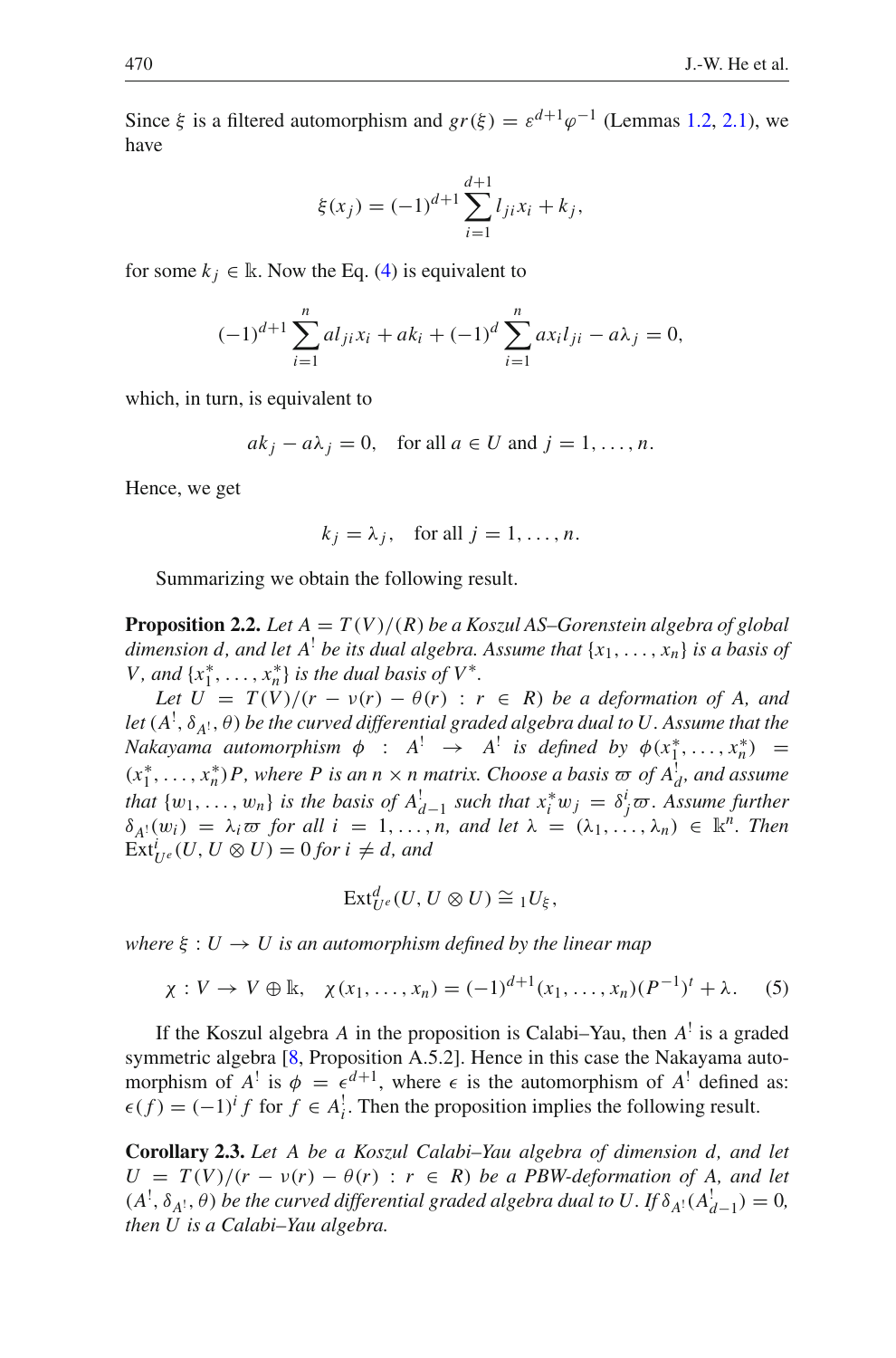Let  $(A^!, \delta_{A^!}, \theta)$  be the curved differential graded algebra dual to  $U =$  $T(V)/(r - v(r) - \theta(r) : r \in R)$ . If  $\theta$  lies in the center of  $A^!$ , then  $(A^!, \delta_{A^!})$  is actually a differential graded algebra. In this case,  $U' = T(V)/(r - v(r) : r \in R)$ is an augmented deformation of *A* by [\[18,](#page-19-11) Proposition 4.1]. The proposition above implies the following result.

<span id="page-8-2"></span>**Proposition 2.4.** *Let A, U and*  $(A^!, \delta_{A^!}, \theta)$  *be as in Proposition* [2.2](#page-7-0)*. If*  $\theta$  *is in the center of A*<sup> $'$ </sup>, *then*  $U' = T(V)/(r - v(r) : r \in R)$  *is an augmented deformation of A. Moreover, we have*  $\text{Ext}^i_{U'^e}(U', U' \otimes U') = 0$  for  $i \neq d$ , and

$$
\text{Ext}^d_{U'}(U',U'\otimes U')\cong {}_1U'_{\xi'},
$$

*where the automorphism*  $\xi' : U' \to U'$  *is defined by the same linear map* [\(5\)](#page-7-1) *as in Proposition* [2.2](#page-7-0)*.*

In particular, if *A* is Calabi–Yau, then we have the next result.

<span id="page-8-0"></span>**Theorem 2.5.** Let  $A = T(V)/(R)$  be a Koszul Calabi–Yau algebra of global dimension  $d$ . Assume that  $U$  is an augmented deformation of  $A$ , and that  $(A^!, \delta_{A^!})$ *is the differential graded algebra dual to U. Then the following are equivalent:*

(i) *U is a Calabi–Yau algebra;*

(ii)  $E(U) = \bigoplus_{i=1}^d \text{Ext}^i_U(\mathbb{k}, \mathbb{k})$  *is a graded symmetric algebra of length d*;  $(iii) \delta_{A} (A_{d-1}^!) = 0.$ 

*Proof.* (i)  $\implies$  (ii) is follows from [\[8](#page-19-5), Proposition A.5.2].

(ii)  $\implies$  (iii). By the Frobenius property of  $E(U)$ , we have  $\text{Ext}^d_U(\mathbb{k}, \mathbb{k}) \neq 0$ . Then by [\[18](#page-19-11), Proposition 6.1], the *d*th cohomology of the differential graded algebra  $(A^!, \delta_{A^!})$  is not zero. Since  $A_d^!$  is of dimension one, we have  $\delta_{A^!}(A_{d-1}^!)=0$ .

(iii)  $\implies$  (ii). Since *A* is Calabi–Yau, *A*<sup>!</sup> is graded symmetric of length *d* by [\[8,](#page-19-5) Proposition A.5.2]. Hence the matrix *P* in Proposition [2.2](#page-7-0) is  $P = (-1)^{d+1} I_n$ , where  $I_n$  is the  $n \times n$  unit matrix. That (iii) implies (i) (and therefore (ii)) is Corollary [2.3.](#page-7-2)  $\Box$ 

*Remark 2.6.* Wu and Zhu proved in [\[25\]](#page-20-0) the equivalence of (i) and (iii) under the assumption that *A* is Noetherian. We do not need the Noetherian condition. Moreover, the method used in [\[25\]](#page-20-0) is totally different from ours.

<span id="page-8-1"></span>The theorem above implies the following result, which extends [\[15](#page-19-6), Theorem 5.3].

**Theorem 2.7.** Let  $A = T(V)/(R)$  be a Koszul Calabi–Yau algebra of global *dimension d. Suppose that both*  $U = T(V)/(r - v(r) - \theta(r) : r \in R)$  *and*  $U' = T(V)/(r - v(r) : r \in R)$  *are deformations of A. If U' is Calabi–Yau, then so is U.*

*Conversely, if U is Calabi–Yau and A is a domain, then U is Calabi–Yau.*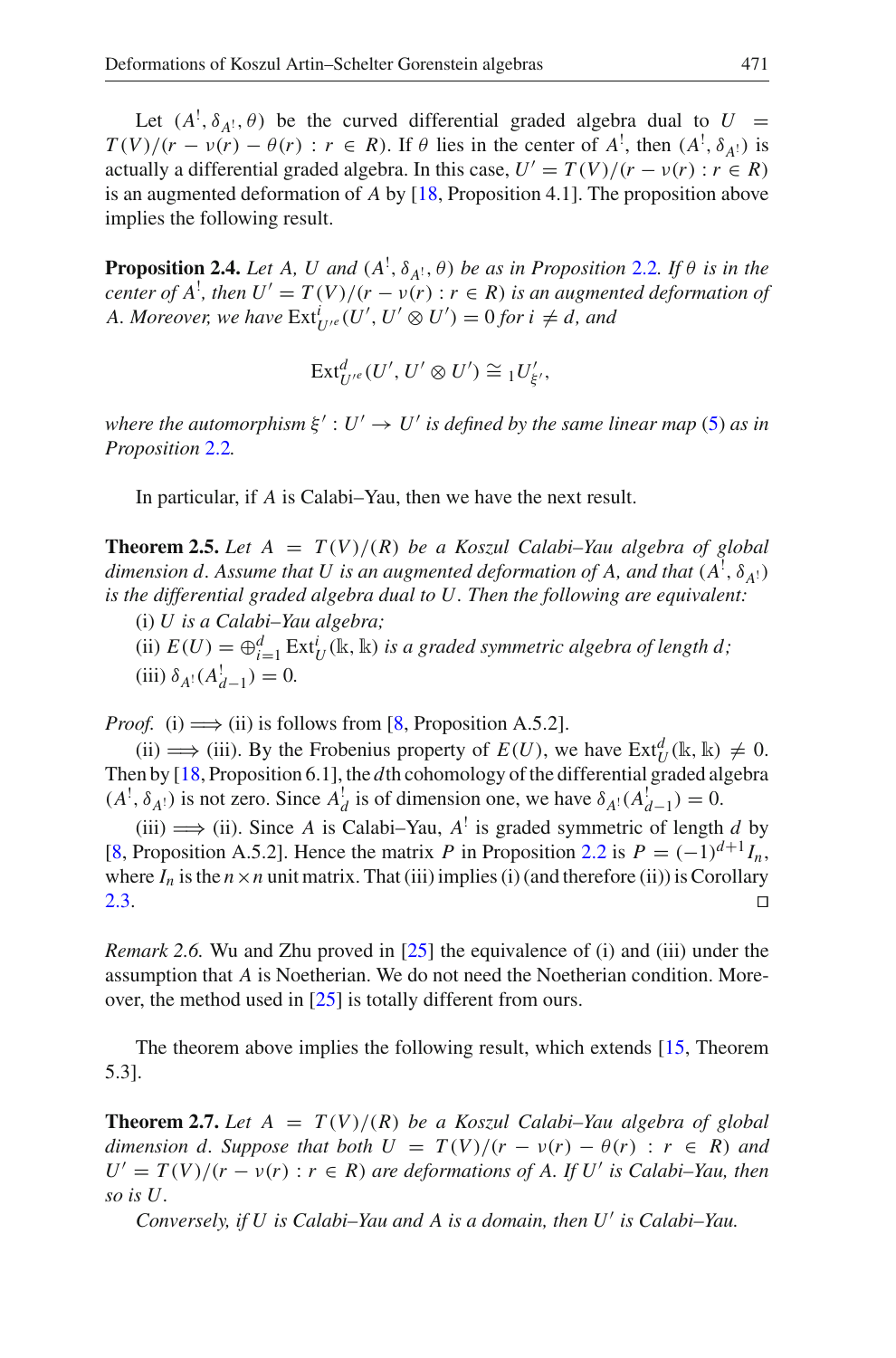*Proof.* If *U'* is Calabi–Yau, then by Theorem [2.5\(](#page-8-0)iii), we have  $\delta_{A}$ ! $(A_{d-1}^!) = 0$ . Now Proposition [2.2](#page-7-0) implies that the Nakayama automorphism of *U* is the identity, and hence, *U* is Calabi–Yau.

Conversely, if *U* is Calabi–Yau, then the automorphism  $\xi$  in Proposition [2.2](#page-7-0) is inner. If *A* is a domain, then the inner automorphism group of *U* is trivial. Hence ξ is identity map. Therefore  $\delta_{A}$ <sup>1</sup>( $A_{d-1}$ ) = 0. Then Proposition [2.4](#page-8-2) implies that *U*<sup>*'*</sup> is Calabi–Yau.

In the following sections, we will apply the results obtained in this section to the deformations of AS–Gorenstein algebras of global dimensions 2 and 3. The Nakayama automorphisms will be computed in detail.

The results will also be applied in our subsequent paper [\[16](#page-19-0)], where we discuss the PBW deformations of some skew polynomial algebras constructed from Koszul As-Gorenstein algebras.

## <span id="page-9-0"></span>**3. Frobenius algebras of length 2 and AS–Gorenstein algebras of global dimension 2**

Let  $E = \mathbb{k} \oplus E_1 \oplus E_2$  such that dim  $E_1 = n$  and dim  $E_2 = 1$ . The set of graded Frobenius structures on *E* corresponds to *GL*(k, *n*) in the following way.

Fix a basis of  $E_1$ , say,  $\{x_1, \ldots, x_n\}$  and a basis of  $E_2$ ,  $\{z\}$ . For an invertible  $n \times n$ matrix  $M \in GL(\mathbb{k}, n)$ , we define a multiplication on *E* as follows: for  $x, y \in E_2$ , assuming  $x = a_1x_1 + \cdots + a_nx_n$  and  $y = b_1x_1 + \cdots + b_nx_n$ , then  $xy = aMb^t z$ , where  $\mathbf{a} = (a_1, \ldots, a_n) \in \mathbb{k}^n$  and  $\mathbf{b} = (b_1, \ldots, b_n) \in \mathbb{k}^n$ . Then *E* is a graded Frobenius algebra with a nondegenerate bilinear form  $\langle , \rangle$  defined by  $\langle x, y \rangle = aMb^t$ for all  $x, y \in E_1$ . A straightforward check shows that  $\langle x, y \rangle = \langle y, \phi(x) \rangle$  where  $\phi$ :  $E \rightarrow E$  is a graded algebra automorphism defined by

$$
\phi(x) = (x_1, \dots, x_n)M^{-1}M^t \mathbf{a}^t \text{ and } \phi(z) = z.
$$

Hence  $\phi$  is the Nakayama automorphism of  $E$ .

Conversely, it is easy to see that any graded Frobenius algebra of length 2 is defined in this way.

For further discussion, we need more notation. Let *W* and *W'* be *n*-dimensional vector spaces with fixed bases  $\{w_1, \ldots, w_n\}$  and  $\{w'_1, \ldots, w'_n\}$  respectively. For an element  $\alpha \in W \otimes W'$ , we may write  $\alpha = \sum_{i,j=1}^{n} p_{ij} w_i \otimes w'_{j'}$ . Let  $P = (p_{ij})$  be the matrix with entries  $p_{ij}$ . The  $\alpha$  is of the form:  $(w_1, \ldots, w_n) P(w'_1, \ldots, w'_n)^t$ .

Let  $E = \mathbb{k} \oplus E_1 \oplus E_2$  be a graded Frobenius algebra defined by an invertible matrix *M* as above. We can view *E* as a 2-homogeneous algebra. In fact, let  $\mu: E \otimes E \to E$  be the multiplication of *E*, and let  $R = {\alpha \in E_1 \otimes E_1 | \mu(\alpha)}$ 0}. Then we have  $E \cong T(E_1)/(R)$ . Let  $V = E_1^*$  be the dual space of  $E_1$ . Let  $f = (x_1^*, \ldots, x_n^*) M(x_1^*, \ldots, x_n^*)^t \in V \otimes V$ . For any  $x, y \in E_1$ ,  $f(x \otimes y) =$  $\mathbf{a}M\mathbf{b}^t = \langle x, y \rangle$ , where **a** and **b** are the coordinates with respect to *x* and *y* on the basis  $\{x_1, \ldots, x_n\}$ . Then we see  $f \in R^{\perp}$ . So,  $E' = T(V)/(R^{\perp}) = T(V)/(f)$ . By [\[27,](#page-20-2) Theorem 0.1], *E*! is a Koszul algebra. Hence *E* is a Koszul algebra. Since *E* is graded Frobenius, we have  $E^{\dagger}$  is AS–Gorenstein of global dimension 2 [\[21,](#page-19-16) Proposition 5.10].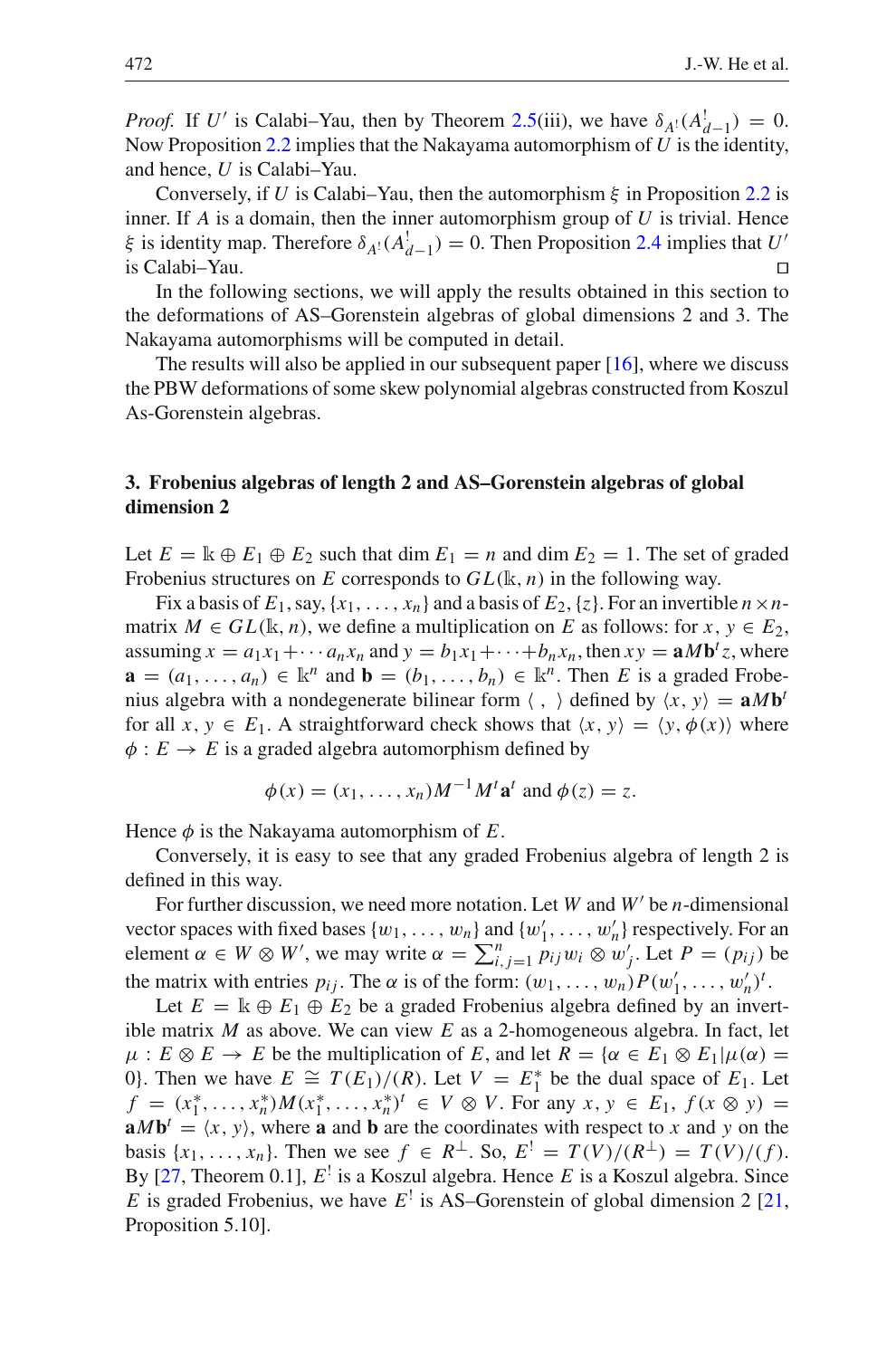Summarizing the above argument, we have the following properties (see also [\[11,](#page-19-2) Theorem 3]).

**Proposition 3.1.** Let M be an invertible  $n \times n$ -matrix, let  $E = \mathbb{k} \oplus E_1 \oplus E_2$  be the *graded Frobenius algebra defined by M. Then:*

(i) *E is a Koszul algebra;*

(ii)  $A = T(V)/(f)$  *is a AS–Gorenstein algebra of global dimension 2, where*  $V = E_1^*$  *and*  $f = (x_1^*, \ldots, x_n^*) M (x_1^*, \ldots, x_n^*)^t \in V \otimes V$ ;

(iii) *any AS–Gorenstein algebra of global dimension 2 is defined by an invertible matrix.*

On the graded Frobenius algebra *E* defined by an invertible matrix *M*, any linear map  $\delta_1 : E_1 \to E_2$  defines a differential  $\delta_E$  on *E*. For any element  $\theta \in E_2$ ,  $(E, \delta_E, \theta)$  is a curved differential graded algebra. By [\[18,](#page-19-11) Proposition 4.1, Chap. 5], we see the following:

**Proposition 3.2.** Let  $A = T(V)/(f)$  where  $f = (x_1^*, \ldots, x_n^*)M(x_1^*, \ldots, x_n^*)^t \in$ *V* ⊗ *V* and *M* is an invertible matrix. For any elements  $v \in V$  and  $k \in \mathbb{R}$ , the *filtered algebra*  $U = T(V)/(f - v - k)$  *is a deformation of A.* 

To simplify the notions, in the rest of this section, we interchange  $E_1$  with *V* =  $E_1^*$ , and we fix a basis {*x*<sub>1</sub>, ..., *x<sub>n</sub>*} of *V*.

Since  $A = T(V)/(f)$  is Koszul, the Nakayama automorphism of A is determined by the Nakayama automorphism of *E*. If a matrix*C* defines an automorphism of a finite dimensional vector space *W* then its dual automorphism on *W*<sup>∗</sup> is defined by  $C<sup>t</sup>$ . Thus by Lemma [1.2,](#page-3-1) we obtain the following:

<span id="page-10-0"></span>**Proposition 3.3.** *Let A* = *T*(*V*)/(*f*) *where f* = (*x*<sub>1</sub>, ..., *x<sub>n</sub>*)*M*(*x*<sub>1</sub>, ..., *x<sub>n</sub>*)<sup>*t*</sup> ∈ *V* ⊗ *V* and *M* is an invertible matrix. Then we have  $\text{Ext}_{A^e}^i(A, A \otimes A) = 0$  *for*  $i \neq 2$ , and

$$
\operatorname{Ext}_{A^e}^2(A, A^e) \cong {}_1A_\zeta(-2),
$$

*where the Nakayama automorphism*  $\zeta$  *is defined by*  $\zeta(y) = -(x_1, \ldots, x_n)M^tM^{-1}k^t$ *and*  $y = (x_1, \ldots, x_n)$ **k**<sup>*t*</sup>  $\in V$ .

As a consequence, we obtain results of Berger (see [\[4](#page-19-7), Propositions 3.4, 6.3]):

**Corollary 3.4.** *Let A* = *T*(*V*)/(*f*) *where f* = (*x*<sub>1</sub>, ..., *x<sub>n</sub>*)*Q*(*x*<sub>1</sub>, ..., *x<sub>n</sub>*)<sup>*t*</sup> ∈ *V* ⊗ *V and Q is an n* × *n matrix. Then A is Calabi–Yau of dimension* 2 *if and only if Q is invertible and anti-symmetric.*

*Proof.* The fact that *A* is Calabi–Yau implies that *A* is AS–Gorenstein. Hence *Q* must be invertible. Then the result follows from Proposition [3.3.](#page-10-0)

We may write down the Nakayama automorphism of a deformation of *A* even more precisely than it in Sect. [2.](#page-4-0) Let  $U = T(V)/(f - v - k)$  be a deformation of  $A = T(V)/(f)$  with  $f = (x_1, \ldots, x_n)Q(x_1, \ldots, x_n)^t \in V \otimes V$ . Assume  $v = (x_1, \ldots, x_n)$ **s**<sup>*t*</sup> with **s** =  $(s_1, \ldots, s_n)$ . The projective resolution of the bimodule  $U U$  formed in Sect. [2](#page-4-0) reads as follows: (also cf. [\[4\]](#page-19-7)):

$$
0 \longrightarrow U \otimes U \xrightarrow{\phantom{U} \mathcal{N}Q + \mathcal{N}Q' - s} (U \otimes U)^{1 \times n} \xrightarrow{\phantom{U} \mathcal{N}A - \mathcal{N} \\ \times \mathcal{N} \longrightarrow U \otimes U \longrightarrow U \longrightarrow 0,
$$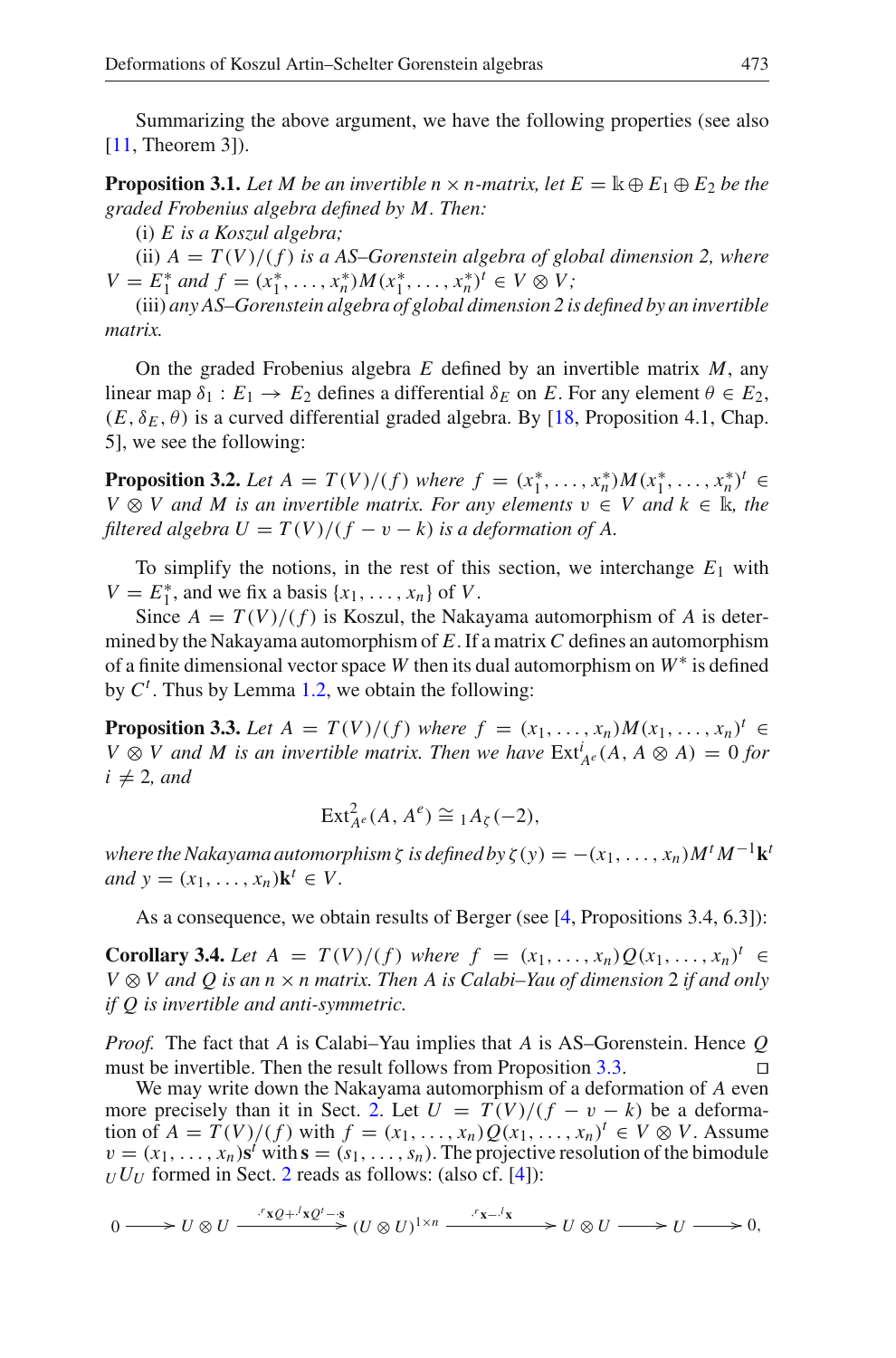where  $(a \otimes b)$  ·<sup>*r*</sup>  $c = ac \otimes b$  and  $(a \otimes b)$  ·<sup>*l*</sup>  $c = a \otimes cb$  for  $a, b, c \in U$ . After applying the functor  $\text{Hom}_{U^e}(-, U \otimes U)$  to the forgoing resolution we get

$$
0 \longrightarrow U \otimes U \longrightarrow^{r_{\mathbf{X}-}l_{\mathbf{X}}} (U \otimes U)^{1 \times n} \xrightarrow{r'} \mathcal{Q}^{\mathbf{x}^t + \cdot l} \mathcal{Q}^t \mathbf{x}^t - \mathbf{s}^t \longrightarrow U \otimes U. \tag{6}
$$

By Lemma [2.1,](#page-5-2) we see that the above complex is exact except at the final position, and the cohomology of the final position is  $_1U_{\xi}$ . Hence there is a surjective bimodule morphism  $\pi: U \otimes U \to {}_1U_{\xi}$  such that  $\pi \circ (H^r Q x^t + H^l Q^t x^t - a^t) = 0$ . Similar computations to those in Sect. [2](#page-4-0) yield:

$$
\sum_{i,j} a_i q_{ij} x_j \xi(b_i) + \sum_{i,j} a_i \xi(x_j q_{ji} b_i) - \sum_i s_i a_i \xi(b_i) = 0,
$$
 (7)

<span id="page-11-1"></span>for any  $a_1, \ldots, a_n, b_1 \ldots, b_n \in U$ . By Lemma [2.1,](#page-5-2) we have  $\xi(x_i) = \zeta(x_i) + \lambda_i$ for  $i = 1, \ldots, n$  with  $\lambda_i \in \mathbb{R}$ . Let  $\lambda = (\lambda_1, \ldots, \lambda_n)$ . In the Eq. [\(7\)](#page-11-1), let  $b_1 = \cdots =$  $b_n = 1$ . Then we obtain:

$$
\mathbf{a} Q \mathbf{x}^t - \mathbf{a} Q^t (Q^{-1})^t Q \mathbf{x}^t + \mathbf{a} Q^t \lambda^t - \mathbf{a} \mathbf{s}^t = 0,
$$

<span id="page-11-2"></span>where  $\mathbf{a} = (a_1, \ldots, a_n)$  and  $Q = (q_{ij})$ . Equivalently, we have:

$$
\mathbf{a}\mathcal{Q}^t\lambda^t - \mathbf{a}\mathbf{s}^t = 0. \tag{8}
$$

Since **a** is arbitrary, the Eq. [\(8\)](#page-11-2) yields:

$$
Q^t\lambda^t=\mathbf{s}^t.
$$

Hence

$$
\lambda = s Q^{-1}.
$$

<span id="page-11-0"></span>Summarizing the above argument we obtain the following theorem.

**Theorem 3.5.** Let Q be an invertible  $n \times n$  matrix,  $A = T(V)/(f)$  with  $f = xQx^t$ *and*  $U = T(V)/(f - v - k)$  *a deformation of A, where*  $\mathbf{x} = (x_1, \ldots, x_n)$ *. Assume*  $v = \mathbf{x} \mathbf{s}^t$  *with*  $\mathbf{s} = (s_1, \ldots, s_n)$ *. Then*  $\mathrm{Ext}^i_{U^e}(U, U \otimes U) = 0$  *for*  $i \neq 2$ *, and* 

$$
\mathrm{Ext}^2_{U^e}(U, U \otimes U) \cong {}_1U_{\xi},
$$

*where the automorphism*  $\xi$  *is defined by*  $\xi(\mathbf{x}) = -\mathbf{x}Q^tQ^{-1} + \mathbf{s}Q^{-1}$ .

*Remark 3.6.* Note that the presentation of the Nakayama isomorphism in Theorem [3.5](#page-11-0) is different from the one in Proposition [2.2.](#page-7-0) The reason is that we chose different bases in these two situations.

As a special case, we have the following corollary (cf. [\[4\]](#page-19-7)).

**Corollary 3.7.** *Let U be as above. Then U is Calabi–Yau if and only if Q is an anti-symmetric matrix and*  $v = 0$ *.* 

*Proof.* The sufficiency follows from Theorem [3.5.](#page-11-0) If *U* is Calabi–Yau, then the Nakayama automorphism  $\xi$  in Theorem [3.5](#page-11-0) is inner. However, since A is a domain (cf. [\[11\]](#page-19-2)), *U* has no nontrivial inner automorphism. Hence  $\xi = id$ , and so *Q* is anti-symmetric and  $v = 0$ .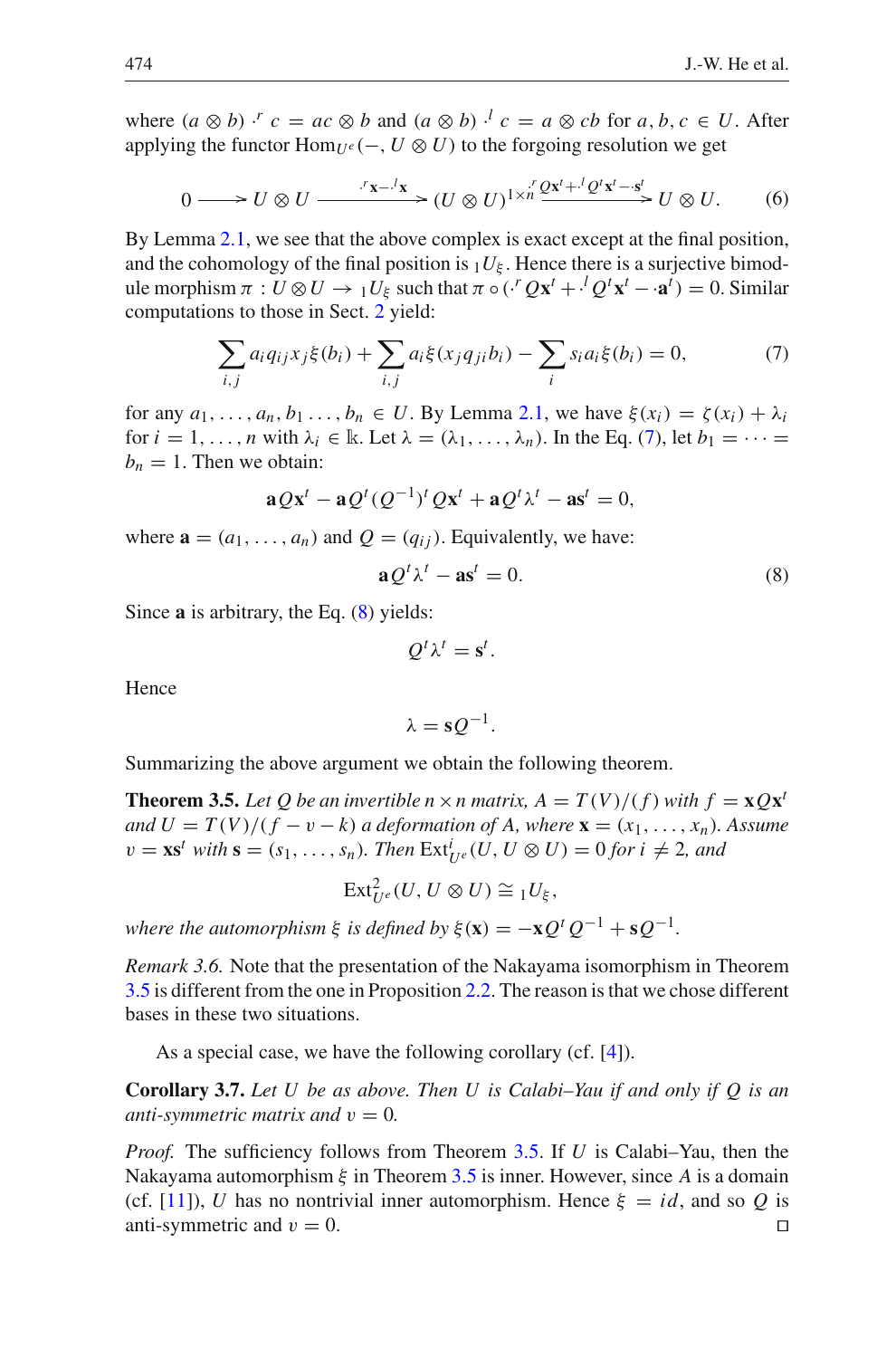#### <span id="page-12-0"></span>**4. Deformations of AS–Gorenstein algebras of global dimension 3**

It is well known that an AS–Gorenstein algebra of global dimension 3 is *N*-Koszul  $(N \ge 2)$ . Throughout this section, we assume that  $A = T(V)/(R)$  is an AS–Gorenstein *N*-Koszul ( $N \ge 2$ ) algebra of global dimension 3. As before, we assume that dim  $V = n$ , and fix a basis  $\{x_1, \ldots, x_n\}$ . Let  $\{x_1^*, \ldots, x_n^*\}$  be the dual basis of *V*<sup>\*</sup>. Since *A* is AS–Gorenstein, dim  $R = n$ . We fix a basis of *R*, say,  $\{r_1, \ldots, r_n\}$ .

Let  $C_0 = \mathbb{k}$ ,  $C_{-1} = V$ ,  $C_{-2} = R$ ,  $C_{-3} = R \otimes V \cap V \otimes R$  and  $C = C_{-3} \oplus$  $C_{-2} \oplus C_{-1} \oplus \mathbb{k}$ . As *A* is AS–Gorenstein, we also have dim  $C_{-3} = 1$ . We fix a basis *z* of *C*−3. As originally suggested in [\[1\]](#page-19-22), we may express *z* ∈ *R* ⊗ *V* in the form

$$
z = \mathbf{r} Q^{(1)} \mathbf{x}^t,
$$

where  $Q^{(1)}$  is an  $n \times n$  matrix and  $\mathbf{r} = (r_1, \ldots, r_n)$ . On the other hand, *z* is an element in  $V \otimes R$ , so there is an  $n \times n$  matrix  $Q^{(2)}$  such that

$$
z = \mathbf{x} Q^{(2)} \mathbf{r}^t.
$$

Define a coproduct on *C* as follows:  $\Delta(v) = 1 \otimes v + v \otimes 1$  for  $v \in V$ ,  $\Delta(r) =$ 1⊗*r*+*r*⊗1 for *r* ∈ *R*, and  $\Delta(z) = 1 ⊗ z + z ⊗ 1 + \sum_{i=1}^{n} q_{ij}^{(1)} r_i ⊗ x_j + \sum_{i=1}^{n} q_{ij}^{(2)} x_i ⊗ r_j$ . We may define a counit  $\varepsilon$  on *C* in an obvious way so that  $(C, \Delta, \varepsilon)$  is a graded coalgebra. Note that *C* in general is not a subcoalgebra of the tensor coalgebra of *V*. Let us consider the Yoneda Ext-algebra  $E(A) = \bigoplus_{i \geq 0} \text{Ext}_{A}^{i}(\mathbb{k}_{A}, \mathbb{k}_{A})$  of *A*. By [\[6,](#page-19-4) Proposition 3.1] or [\[14](#page-19-12), Theorem 9.1], we see that *E*(*A*) is the dual algebra of the graded coalgebra *C*.

Since *A* is AS–Gorenstein, *E*(*A*) is a graded Frobenius algebra. Now let us check the multiplication of  $E(A)$ . Let  $x_1^*, \ldots, x_n^*$  be the basis of  $V^*$  dual to  $x_1, \ldots, x_n$ , and  $r_1^*, \ldots, r_n^*$  be the basis of  $R^*$  dual to  $r_1, \ldots, r_n$ . For any element  $\alpha, \beta \in V^* \cong \text{Ext}^1_A(\mathbb{k}_A, \mathbb{k}_A)$ , assume  $\alpha = a_1 x_1^* + \cdots + a_n x_n^*$  for some  $\mathbf{a} =$  $(a_1, \ldots, a_n) \in \mathbb{R}^n$ , and  $\beta = b_1 x_1^* + \cdots + b_n x_n^*$  for some  $\mathbf{b} = (b_1, \ldots, b_n) \in \mathbb{R}^n$ . For any  $\gamma \in R^* \cong \text{Ext}^2_A(\mathbb{k}_A, \mathbb{k}_A)$ , we assume  $\gamma = c_1 r_1^* + \cdots + c_n r_n^*$  for some  ${\bf c} = (c_1, \ldots, c_n) \in \mathbb{R}^n$ . As  $E(A)$  is the dual algebra of the coalgebra *C*, we have

$$
(\gamma \cdot \alpha)(z) = (\gamma \otimes \alpha) \Delta(z)
$$
  
\n
$$
= (\gamma \otimes \alpha) \left(1 \otimes z + z \otimes 1 + \sum_{i,j=1}^{n} q_{ij}^{(1)} r_i \otimes x_j + \sum_{i,j,k=1}^{n} q_{ij}^{(1)} p_{sk}^{(i)} x_s \otimes (x_k \otimes x_j)\right)
$$
  
\n
$$
= \sum_{i,j=1}^{n} c_i q_{ij}^{(1)} a_j
$$
  
\n
$$
= \mathbf{c} \mathcal{Q}^{(1)} \mathbf{a}^i.
$$

Hence we obtain:  $\gamma \cdot \alpha = \mathbf{c} \mathcal{Q}^{(1)} \mathbf{a}^t z^*$ . Similarly, we have:  $\alpha \cdot \gamma = \mathbf{a} \mathcal{Q}^{(2)} \mathbf{c}^t z^*$ .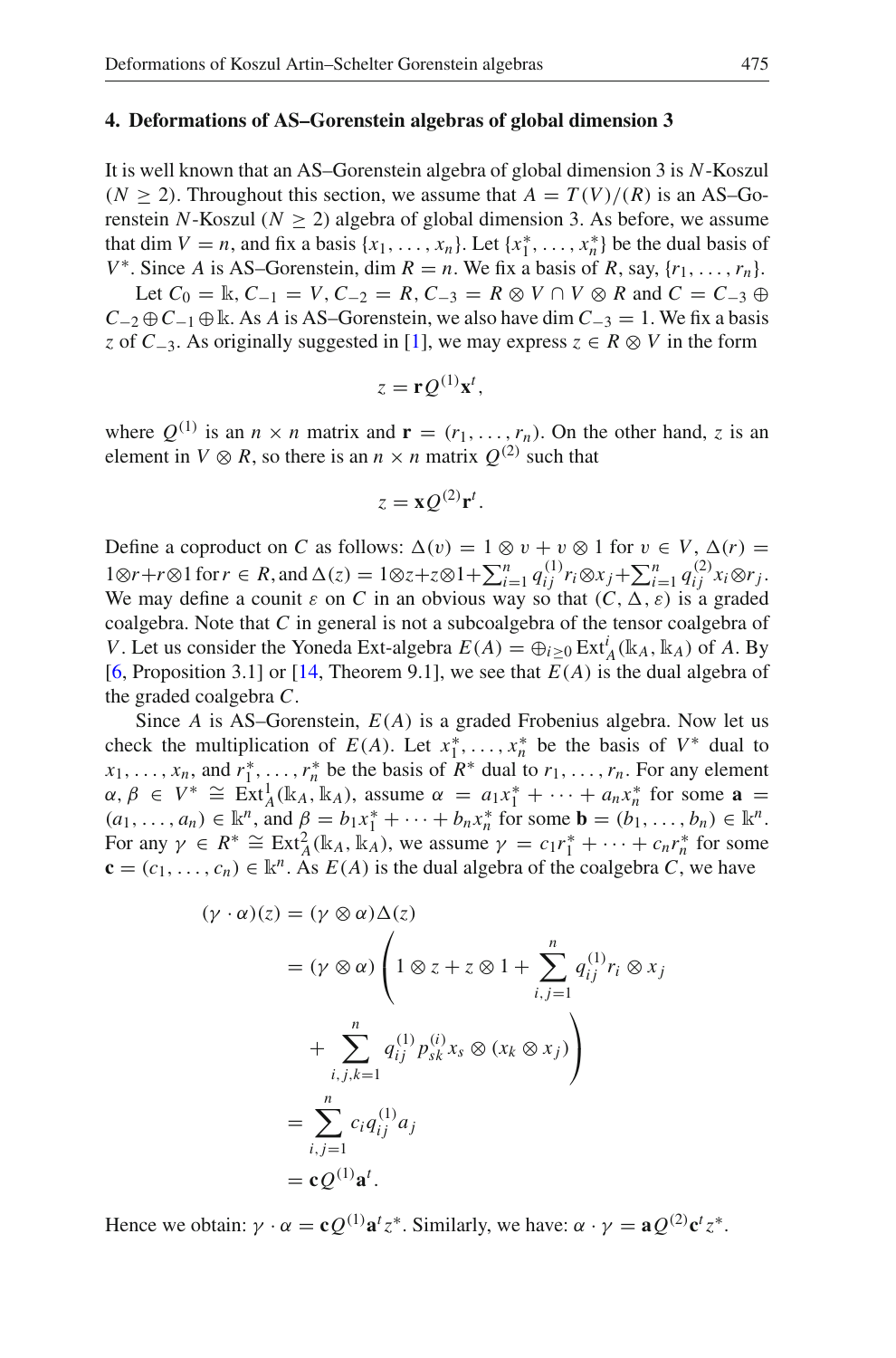If  $N = 2$ , then  $R \in V \otimes V$ . So, there are  $n \times n$  matrices  $P^{(1)}$ , ...,  $P^{(n)}$  such that

$$
r_1 = \mathbf{x} P^{(1)} \mathbf{x}^t, \dots, r_n = \mathbf{x} P^{(n)} \mathbf{x}^t
$$

respectively, where  $\mathbf{x} = (x_1, \dots, x_n)$  comes from the basis. Now, we have  $\alpha \cdot \beta \in$  $R^* \cong \text{Ext}_{A}^{2}(\mathbb{k}_A, \mathbb{k}_A)$ . Then for all  $i = 1, \ldots, n$ , we have

$$
(\alpha \cdot \beta)(r_i) = (\alpha \otimes \beta) \Delta(r_i)
$$
  
=  $(\alpha \otimes \beta) \left(1 \otimes r_i + r_i \otimes 1 + \sum_{j,k=1}^n p_{jk}^{(i)} x_j \otimes x_k\right)$   
=  $\sum_{j,k=1}^n a_j p_{jk}^{(i)} b_k$   
=  $\mathbf{a} P^{(i)} \mathbf{b}^t$ .

Hence  $\alpha \cdot \beta = \sum_{i=1}^n \mathbf{a} P^{(i)} \mathbf{b}^t r_i^*$ . If  $N \ge 3$ , then  $\alpha \cdot \beta = 0$  (see [\[6](#page-19-4), 14]).

Since  $E(A)$  is graded Frobenius, we have that for any  $\alpha \in E^1(A)$  there is an element  $\gamma \in E^2(A)$  such that  $\gamma \cdot \alpha \neq 0$ , which implies that  $Q^{(1)}$  is invertible. Similarly, we have that  $Q^{(2)}$  is invertible.

In summary, we have the following properties.

<span id="page-13-0"></span>**Proposition 4.1.** *With the notations as above,*

(i) *the matrices*  $Q^{(1)}$  *and*  $Q^{(2)}$  *are invertible;* 

(ii) *for* α = *a*1*x*<sup>∗</sup> <sup>1</sup> +···+*an <sup>x</sup>*<sup>∗</sup> *<sup>n</sup>* , β <sup>=</sup> *<sup>b</sup>*1*x*<sup>∗</sup> <sup>1</sup> +···+*bn <sup>x</sup>*<sup>∗</sup> *<sup>n</sup>* <sup>∈</sup> *<sup>V</sup>*<sup>∗</sup> ∼= Ext<sup>1</sup> *<sup>A</sup>*(k*A*, <sup>k</sup>*A*) *and*  $\gamma = c_1 r_1^* + \cdots + c_n r_n^* \in R^* \cong \text{Ext}_{A}^{2}(\mathbb{k}_A, \mathbb{k}_A)$ *, we have* 

$$
\gamma \cdot \alpha = \mathbf{c} Q^{(1)} \mathbf{a}^t z^*, \ \alpha \cdot \gamma = \mathbf{a} Q^{(2)} \mathbf{c}^t z^*,
$$

*where*  $\mathbf{a} = (a_1, \ldots, a_n) \in \mathbb{R}^n$  *and*  $\mathbf{c} = (c_1, \ldots, c_n) \in \mathbb{R}^n$ . *If*  $N = 2$ ,  $\alpha \cdot \beta = \sum$ *n i*=1 **a**<sup>*P*(*i*)</sup>**b**<sup>*t*</sup>*r*<sub>*i*</sub><sup>\*</sup>; *if N*  $\geq$  3,  $\alpha \cdot \beta = 0$ .

Through the isomorphism  $E(A) \cong C^*$ , we may view the elements in  $E(A)$ as linear maps from *C* to k. Define a bilinear form  $\langle , \rangle : E(A) \times E(A) \rightarrow \mathbb{k}$ by  $\langle \vartheta, \varsigma \rangle = (\vartheta \cdot \varsigma)(\varsigma)$  for all  $\vartheta, \varsigma \in E(A)$ . It is easy to see that  $\langle , \rangle$  is nondegenerate. Let  $\alpha$  and  $\gamma$  be as in Proposition [4.1.](#page-13-0) We have  $\langle \gamma, \alpha \rangle = \mathbf{c} \mathcal{Q}^{(1)} \mathbf{a}^t$  and  $\langle \alpha, \gamma \rangle = aQ^{(2)}c^t$ . Since  $aQ^{(2)}c^t = cQ^{(2)}^t a^t = cQ^{(1)}Q^{(1)}^{-1}Q^{(2)}^t a^t$ , we see that the Nakayama automorphism  $\phi$  of  $E(\overline{A})$  acting on  $\text{Ext}_{\overline{A}}^{\overline{A}}(\mathbb{k}, \mathbb{k}) \cong V^*$  yields

<span id="page-13-1"></span>
$$
\phi(x_1^*, \ldots, x_n^*) = (x_1^*, \ldots, x_n^*) Q^{(1)}^{-1} Q^{(2)^t}.
$$

Now applying Lemma [1.2,](#page-3-1) we have the following result.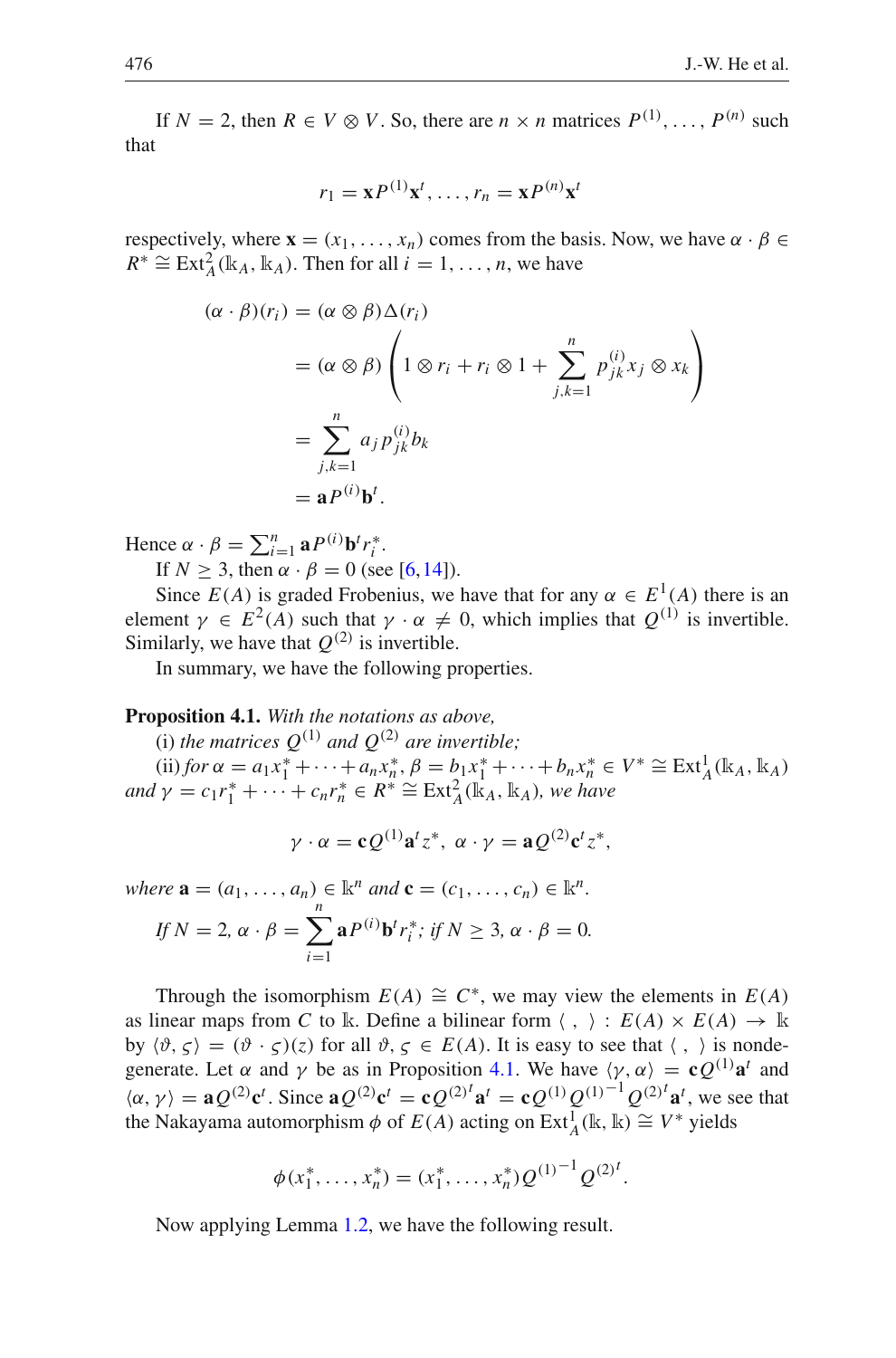**Proposition 4.2.** We have  $\text{Ext}_{A^e}^3(A, A \otimes A) \cong {}_1A_\zeta(N+1)$ , where  $\zeta$  acts on  $A_1 = V$ *by*

$$
\zeta(x_1,\ldots,x_1)=(x_1,\ldots,x_n)Q^{(1)^t}Q^{(2)^{-1}}.
$$

If *A* is Calabi–Yau of dimension 3, then  $E(A)$  is actually a symmetric algebra [\[8,](#page-19-5) Proposition A.5.2]. Hence Proposition [4.1](#page-13-0) implies that  $Q^{(1)} = Q^{(2)^t}$ . Conversely, if  $Q^{(1)} = Q^{(2)^t}$ , then Proposition [4.2](#page-13-1) says that *A* is Calabi–Yau. Therefore we have

<span id="page-14-0"></span>**Corollary 4.3.** A is Calabi–Yau if and only if  $Q^{(1)} = Q^{(2)^t}$ .

Let  $w \in V^{\otimes m}$  and  $\alpha \in V^*$ , we write  $[\alpha w] = (\alpha \otimes 1 \otimes \cdots \otimes 1)(w)$  and  $[w\alpha] = (1 \otimes \cdots \otimes 1 \otimes \alpha)(w)$ . We may extend this notion to nonhomogeneous case, that is, if  $w = w_1 + w_2 + \cdots + w_m$  with  $w_i \in V^{\otimes i}$  for all  $i = 1, \ldots, m$ , then  $[\alpha w] = [\alpha w_1] + \cdots + [\alpha w_m]$ . Similarly, we have  $[w\alpha]$ . Recall that an element  $w \in V^{\otimes m}$  is called a *superpotential* of degree *m* if  $[\alpha w] = [w\alpha]$  for all  $\alpha \in V^*$  [\[8](#page-19-5)[,13](#page-19-18),[24\]](#page-19-23). In general, an element  $w \in T^{\geq 1}(V)$  is called a *potential* if  $[\alpha w] = [w\alpha]$  for all  $\alpha \in V^*$  [\[7\]](#page-19-19). Given an element  $\alpha \in V^*$ , the *partial derivation* of a (super)potential w by  $\alpha$  is defined to be  $\partial_{\alpha}(w) = [\alpha w]$ .

**Proposition 4.4.** *If*  $A = T(V)/(R)$  *is Calabi–Yau, then any nonzero element in*  $R \otimes V \cap V \otimes R$  *is a superpotential.* 

*Proof.* It suffices to prove that the element *z* that we chose at the beginning of this section as a fixed basis of  $R \otimes V \cap V \otimes R$  is a superpotential. Recall that  $z = \sum_{ij} q_{ij}^{(1)} r_i \otimes x_j = \sum_{ij} q_{ij}^{(2)} x_i \otimes r_j$ . For all  $k = 1, ..., n$ , we have  $[x_k^* z] =$  $\sum_{j} q_{kj}^{(2)} r_j$  and  $[zx_k^*] = \sum_{i} q_{ik}^{(1)} r_i$ . By Corollary [4.3,](#page-14-0) we have  $(q_{1k}^{(1)}, \ldots, q_{nk}^{(1)}) =$  $(q_{k1}^{(2)}, \ldots, q_{kn}^{(2)})$ . Hence  $[x_k^* z] = [zx_k^*]$  for all  $k = 1, \ldots, n$ . Therefore *z* is a superpotential.

The following result was first proved by Bocklandt in [\[8\]](#page-19-5) under the more general assumption that *A* is obtained from a finite quiver. Bocklandt proved the result by a sophisticated analysis of the minimal graded projective resolution of the trivial *A*-module *A*0. However, in the connected case, we have a quite simpler proof.

**Theorem 4.5.** (cf. [\[8\]](#page-19-5)) Let  $A = T(V)/(R)$  be a Calabi–Yau algebra of dimension *3. Then A is defined by a superpotential.*

*More precisely, for any nonzero element*  $w \in R \otimes V \cap V \otimes R$ , we have  $A =$  $T(V)/(\partial_{\alpha}(w) : \alpha \in V^*).$ 

*Proof.* Note that *A* is *N*-Koszul. It suffices to prove  $A = T(V)/(\partial_{\alpha}(z) : \alpha \in V)$ where *z* is the fixed basis of  $R \otimes V \cap V \otimes R$  that we selected at the beginning of this section. For  $k = 1, ..., n$ , let  $r'_k = \partial_{x_k^*}(z) = [zx_k^*] = \sum_i q_{ik}^{(1)} r_i$ . Then

$$
(r'_1, \ldots, r'_n) = (r_1, \ldots, r_n) Q^{(1)}.
$$

Since  $Q^{(1)}$  is invertible,  $r'_1, \ldots, r'_n$  is a basis of *R*. Hence the result follows.  $\Box$ 

The deformations of general *N*-Koszul algebras are much more complicated than those of Koszul algebras (see  $[5,12]$  $[5,12]$  $[5,12]$ ). We have some further efforts to make in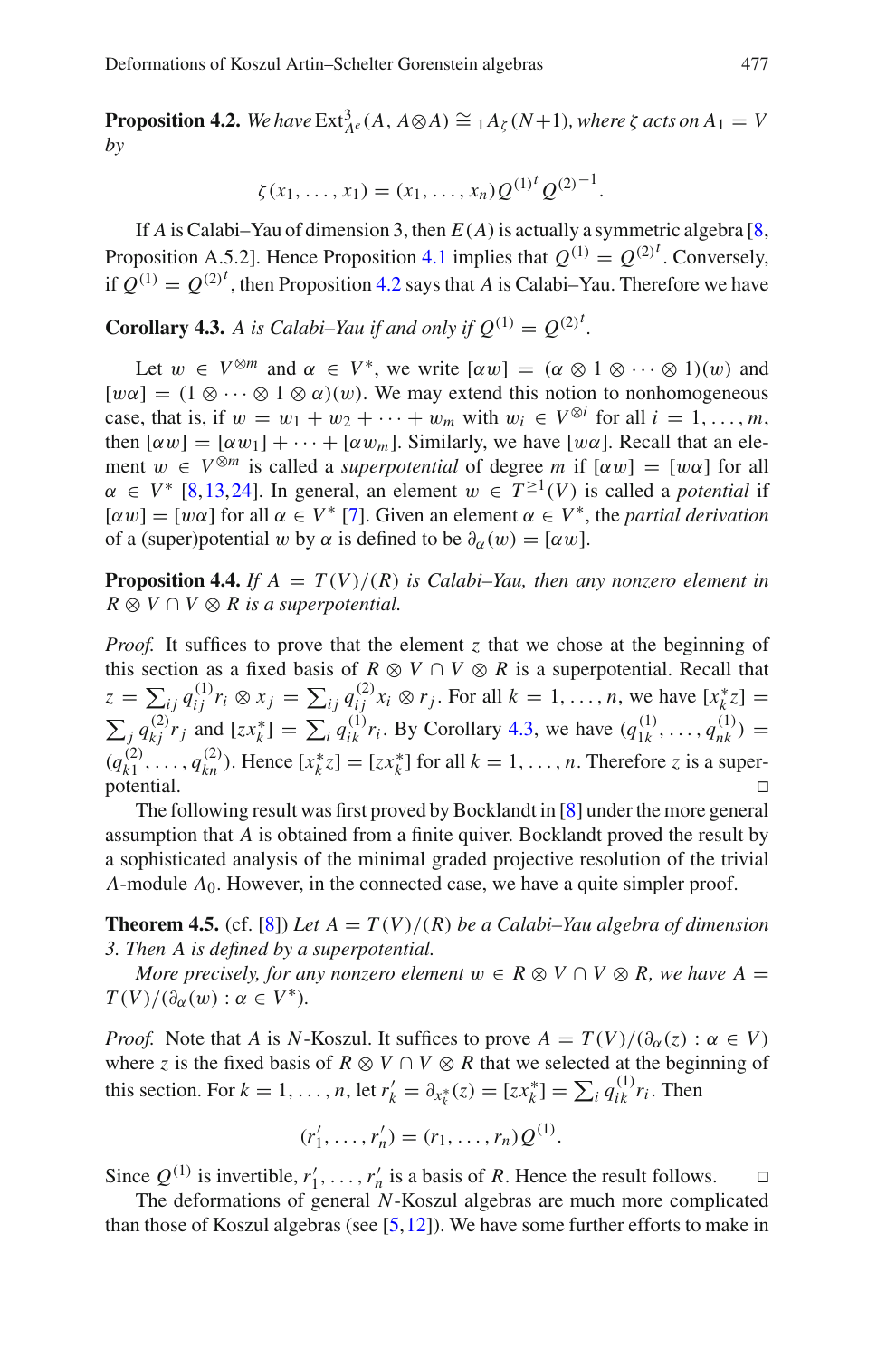order to consider the Calabi–Yau property of a deformation of an AS–Gorenstein algebra of dimension 3.

Let  $U = T(V)/(r + \alpha_1(r) + \cdots + \alpha_N(r) : r \in R)$  be a deformation of A. To determine when *U* is Calabi–Yau, we have to construct a projective resolution for the bimodule  $U U$ . We need some additional notations in the following discussions. Let  $\mu : U \otimes U \to U$  be the multiplication map of *U*. Denote by  $\mu^0 = id$ ,  $\mu^{1} = \mu$ , and  $\mu^{k} = \mu(\mu^{k-1} \otimes 1)$  for  $k \geq 2$ . Let  $\tau : V \to U$  be the natural inclusion map. We denote  $\tau^k = \tau^{\otimes k}$  for  $k > 2$ . Let us consider the sequence:

$$
0 \longrightarrow U \otimes (V \otimes R \cap R \otimes V) \otimes U \stackrel{D^{-3}}{\longrightarrow} U \otimes R \otimes U \stackrel{D^{-2}}{\longrightarrow} U \otimes V \otimes
$$
  

$$
U \stackrel{D^{-1}}{\longrightarrow} U \otimes U \stackrel{\mu}{\longrightarrow} U \longrightarrow 0,
$$
 (9)

<span id="page-15-0"></span>where the morphisms are given as following:

$$
D^{-3} = \mu(1 \otimes \tau) \otimes 1^{\otimes N} \otimes 1 - 1 \otimes 1^{\otimes N} \otimes \mu(\tau \otimes 1)
$$
  
+1  $\otimes (\alpha_1 \otimes 1) \otimes 1 - 1 \otimes (1 \otimes \alpha_1) \otimes 1$ ,  

$$
D^{-2} = \sum_{i,j \ge 0}^{i+j=N-1} \mu^i (1 \otimes \tau^i) \otimes 1 \otimes \mu^j(\tau^j \otimes 1)
$$
  
+
$$
\sum_{k=1}^{N-1} \sum_{i,j \ge 0}^{i+j=N-k-1} (\mu^i (1 \otimes \tau^i) \otimes 1 \otimes \mu^j(\tau^j \otimes 1))(1 \otimes \alpha_k \otimes 1),
$$
  

$$
D^{-1} = \mu(1 \otimes \tau) \otimes 1 - 1 \otimes \mu(\tau \otimes 1).
$$

**Lemma 4.6.** *The sequence* [\(9\)](#page-15-0) *is exact, hence it is a projective resolution of*  $_UU_U$ .

*Proof.* We first show that the sequence [\(9\)](#page-15-0) is a complex. Note that the morphisms in the sequence are clearly *U*-bimodule morphisms. In the following computation, we make use of the identities in [\[12](#page-19-15), Theorem 1.1].

$$
D^{-2}D^{-3} = \mu^N(1 \otimes \tau^N) \otimes 1 \otimes 1 - 1 \otimes 1 \otimes \mu^N(\tau^N \otimes 1)
$$
  
\n
$$
i+j=N-1
$$
  
\n
$$
+ \sum_{i,j\geq 0} (\mu^i (1 \otimes \tau^i) \otimes 1 \otimes \mu^j(\tau^j \otimes 1))(1 \otimes \alpha_1 \otimes 1 \otimes 1)
$$
  
\n
$$
i+j=N-1
$$
  
\n
$$
- \sum_{i,j\geq 0} (\mu^i (1 \otimes \tau^i) \otimes 1 \otimes \mu^j(\tau^j \otimes 1))(1 \otimes 1 \otimes \alpha_1 \otimes 1)
$$
  
\n
$$
+ \sum_{k=1}^{N-1} \sum_{i,j\geq 0} (\mu^{i+1} (1 \otimes \tau^{i+1}) \otimes 1 \otimes \mu^j(\tau^j \otimes 1))(1 \otimes 1 \otimes \alpha_k \otimes 1)
$$
  
\n
$$
- \sum_{k=1}^{k} \sum_{i,j\geq 0} (\mu^i (1 \otimes \tau^i) \otimes 1 \otimes \mu^{j+1}(\tau^{j+1} \otimes 1))(1 \otimes \alpha_k \otimes 1 \otimes 1)
$$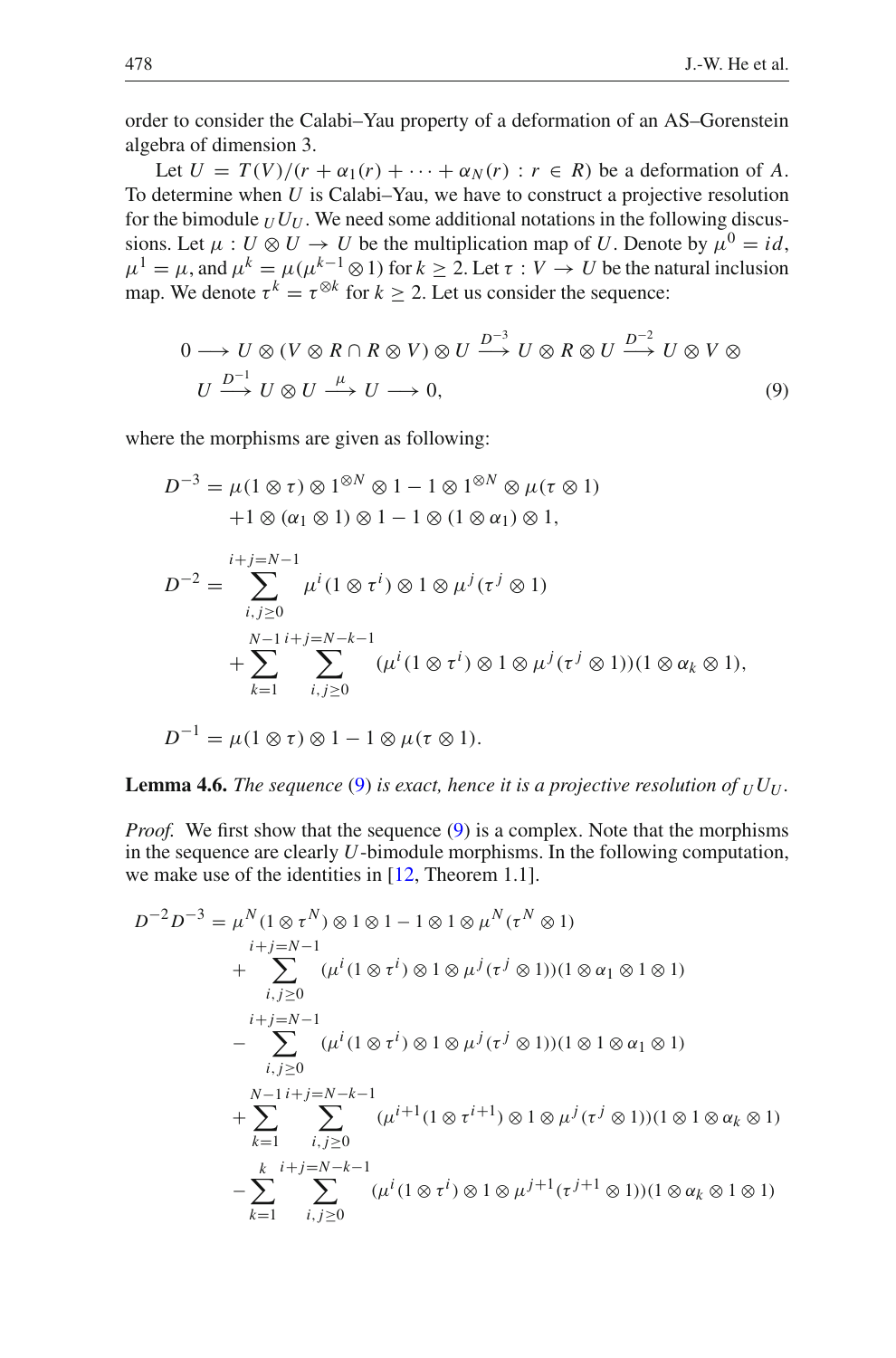$$
-\sum_{k=1}^{N-1} \sum_{i,j\geq 0}^{i+j=N-k-1} (\mu^i (1\otimes \tau^i)\otimes 1\otimes \mu^j (\tau^j\otimes 1))
$$
  
(1\otimes \alpha\_k (1\otimes \alpha\_1 - \alpha\_1\otimes 1)\otimes 1).

It is sufficient to show that  $D^{-2}D^{-3}(1\otimes z\otimes 1) = 0$ . Recall that  $z = \sum_{i=1}^{n} q_{ij}^{(1)} r_i \otimes$  $x_j = \sum_{i=1}^n q_{ij}^{(2)} x_i \otimes r_j$ . Then:

$$
(\mu^{N-1} \tau^N \otimes 1)(z) = -((\mu^{N-2} \tau^{N-1} \alpha_1 + \mu^{N-3} \tau^{N-2} \alpha_2 + \cdots + \tau \alpha_{N-1} + \alpha_N) \otimes 1)(z),
$$

and:

$$
(1 \otimes \mu^{N-1} \tau^N)(z) = -(1 \otimes (\mu^{N-2} \tau^{N-1} \alpha_1 + \mu^{N-3} \tau^{N-2} \alpha_2 + \dots + \tau \alpha_{N-1} + \alpha_N))(z).
$$

Keeping in mind that the morphisms in the above calculation would act on the element  $1 \otimes z \otimes 1$ , we have:

$$
\mu^N(1 \otimes \tau^N) \otimes 1 \otimes 1 = -(\mu^{N-1}(1 \otimes \tau^{N-1}\alpha_1) + \mu^{N-2}(1 \otimes \alpha_2) + \cdots
$$
  
+ 
$$
\mu(1 \otimes \alpha_N)) \otimes 1 \otimes 1,
$$

and:

$$
-1 \otimes 1 \otimes \mu^N(\tau^N \otimes 1) = 1 \otimes 1 \otimes (\mu^{N-1}(\tau^{N-1}\alpha_1 \otimes 1) + \mu^{N-2}(\alpha_2 \otimes 1) + \cdots
$$
  
+  $\mu(\alpha_N \otimes 1)$ ).

Moreover,

$$
\sum_{k=1}^{N-1} \sum_{i,j\geq 0}^{i+j=N-k-1} (\mu^i (1 \otimes \tau^i) \otimes 1 \otimes \mu^j (\tau^j \otimes 1)) (1 \otimes \alpha_k (1 \otimes \alpha_1 - \alpha_1 \otimes 1) \otimes 1)
$$
  
= 
$$
\sum_{k=1}^{N-1} \sum_{i,j\geq 0}^{i+j=N-k-1} (\mu^i (1 \otimes \tau^i) \otimes 1 \otimes \mu^j (\tau^j \otimes 1)) (1 \otimes (1 \otimes \alpha_{k+1} - \alpha_{k+1} \otimes 1) \otimes 1)
$$
  
= 
$$
\sum_{k=2}^{N} \sum_{i\geq 0, j\geq 1}^{i+j=N-k} (\mu^i (1 \otimes \tau^i) \otimes 1 \otimes \mu^j (\tau^j \otimes 1)) (1 \otimes (1 \otimes \alpha_k - \alpha_k \otimes 1) \otimes 1).
$$

Comparing the components in the three equations above with the components of  $D^{-3}D^{-2}$ , we see that  $D^{-3}D^{-2} = 0$ .

Similarly, we can check that  $D^{-2}D^{-1} = 0$ . The equation  $\mu D^{-1} = 0$  holds obviously. Hence [\(9\)](#page-15-0) is a complex. We may define a filtration on the complex [\(9\)](#page-15-0) as we did in Sect. [2](#page-4-0) so that it is a complex of filtered *U*-bimodules: the filtration on *U*  $\otimes$  *U* is just the filtration induced by that of *U*;  $F_i$  (*U*  $\otimes$  *V*  $\otimes$  *U*) = 0 for *i* < 1, and  $F_{1+k}(U\otimes V\otimes U) = \sum$  $i + j = k$  $F_i U \otimes V \otimes F_j U$  for  $k \geq 0$ ;  $F_i(U \otimes R \otimes U) = 0$  for  $i < N$ , and  $F_{N+k}(U\otimes R\otimes U) = \sum$  $i + j = k$  $F_i U \otimes R \otimes F_j U$ ;  $F_i(U \otimes (R \otimes V \cap V \otimes R) \otimes U) = 0$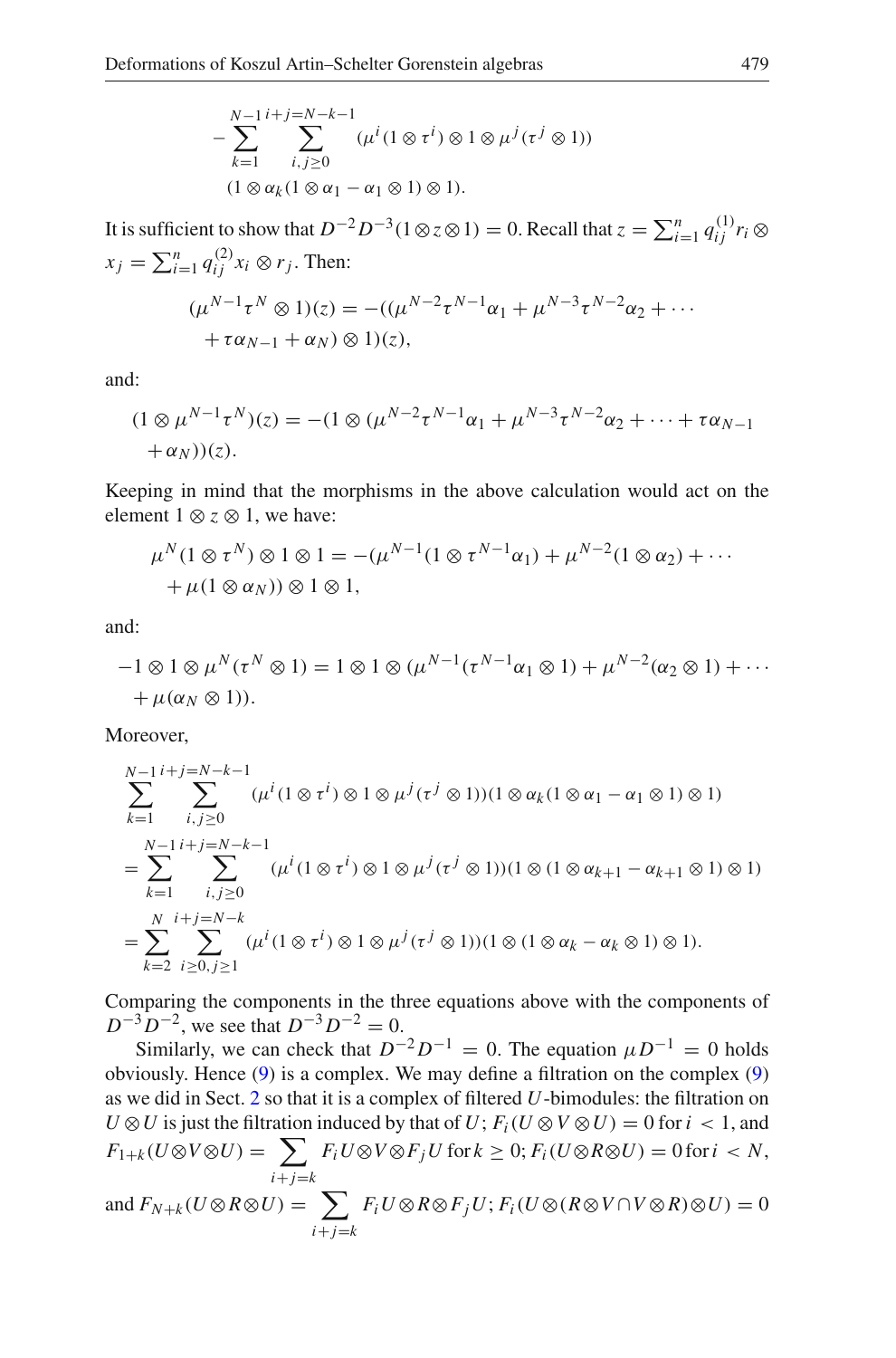for  $i < N + 1$ , and  $F_{N+1+k}(U \otimes (R \otimes V \cap V \otimes R) \otimes U) = \sum$  $i + j = k$  $F_i U \otimes (R \otimes$ 

 $V \cap V \otimes R \otimes F_iU$ . The first level of the spectral sequence of the complex [\(9\)](#page-15-0) with the filtration given above is just the bimodule Koszul complex of *A* as constructed in [\[6,](#page-19-4) Theorem 4.4]. Hence the sequence [\(9\)](#page-15-0) is exact.  $\square$ 

Similar to Lemma [2.1,](#page-5-2) we also have the following result obtained from the projective resolution [\(9\)](#page-15-0) of *U*. The proof is very similar to that of Lemma [2.1,](#page-5-2) so we omit it.

**Lemma 4.7.** *Let A be an N-Koszul AS–Gorenstein algebra of global dimension 3. Let U be a deformation of A. Assume that the Nakayama automorphism of A is* ζ *. Then*  $\text{Ext}^i_{U^e}(U, U \otimes U) = 0$  *for i*  $\neq 3$ *, and*  $\text{Ext}^3_{U^e}(U, U \otimes U) \cong {}_1U_{\xi}$  *for some filtration-preserving automorphism*  $\xi$  *such that*  $gr(\xi) = \zeta$ .

<span id="page-17-1"></span>Applying the functor  $\text{Hom}_{U^e}(-, U \otimes U)$  to the projective resolution [\(9\)](#page-15-0) of  $U U$ , we get the following complex:

$$
0 \longrightarrow U \otimes U \xrightarrow{\widehat{D}^{-1}} U \otimes V^* \otimes U \xrightarrow{\widehat{D}^{-2}} U \otimes
$$
  

$$
R^* \otimes U \xrightarrow{\widehat{D}^{-3}} U \otimes (R \otimes V \cap V \otimes R)^* \otimes U.
$$
 (10)

We only write down explicitly the morphism  $\widehat{D}^{-3}$ . Write  $\psi$  for the morphism  $1 \otimes \psi$  and  $1 \otimes \psi$  and  $1 \otimes \psi$ . The morphism  $1 \otimes \alpha_1 - \alpha_1 \otimes 1 : R \otimes V \cap V \otimes R \longrightarrow R$ , and let  $\psi^*$  be the dual map of  $\psi$ . For  $\vartheta \in R^*$ , we have:

$$
\widehat{D}^{-3}(1\otimes \vartheta\otimes 1)=\sum_{i=1}^n 1\otimes x_i^*\vartheta\otimes \tau(x_i)-\sum_{i=1}^n \tau(x_i)\otimes \vartheta x_i^*\otimes 1-1\otimes \psi^*(\vartheta)\otimes 1,
$$

<span id="page-17-0"></span>where the products  $x_i^* \vartheta$  and  $\vartheta x_i^*$  are the Yoneda products in  $E(A)$ .

**Proposition 4.8.** *Keep the preceding notions. Assume*  $\psi^*(r_i) = k_i z^*$  *for*  $i =$ 1,..., *n*, and let  $\mathbf{k} = (k_1, \ldots, k_n) \in \mathbb{k}^n$ . Then the Nakayama automorphism *of U is defined by the linear map*  $\chi : V \rightarrow V \oplus \mathbb{R}$ *, with*  $\chi(x_1, \ldots, x_n) =$ (*x*1,..., *xn*)*Q*(1)*<sup>t</sup> <sup>Q</sup>*(2)−<sup>1</sup> <sup>+</sup> **<sup>k</sup>***Q*(2)−<sup>1</sup> *.*

*Proof.* We only need to compute the cohomology at the final position of the complex [\(10\)](#page-17-1). Since the computation is very similar to the one in Proposition [2.2,](#page-7-0) we omit it.

From now on, we will further assume that *A* is Calabi–Yau.

<span id="page-17-2"></span>**Corollary 4.9.** *Let*  $U = T(V)/(r + \alpha_1(r) + \cdots + \alpha_{N-1}(r) : r \in R)$  *be an augmented deformation of A. Then U is Calabi–Yau if and only if*  $E(U) = \text{Ext}^*_U(\Bbbk, \overline{\Bbbk})$ *is a symmetric algebra of length 3.*

*Proof.* It suffices to prove the "if" part. [\[12](#page-19-15), Theorem 2.1] shows that  $E(A) =$ Ext<sup>\*</sup><sub>*A*</sub>(k, k) is an *A*<sub>∞</sub>-algebra, and [\[12](#page-19-15), Theorem 2.3] says that  $E(U)$  is the cohomolgy algebra of the  $A_{\infty}$ -algebra  $E(A)$ . Since dim Ext<sub>A</sub><sup>3</sup>(k, k) = 1, the action of the differential  $m_1$  on  $\text{Ext}_{A}^{2}(\mathbb{k}, \mathbb{k})$  is zero. On the other hand, the restrict of  $m_1$ to Ext<sub>A</sub>(k, k) =  $R^*$  is exactly the map  $\psi^*$  as formed in the statement above.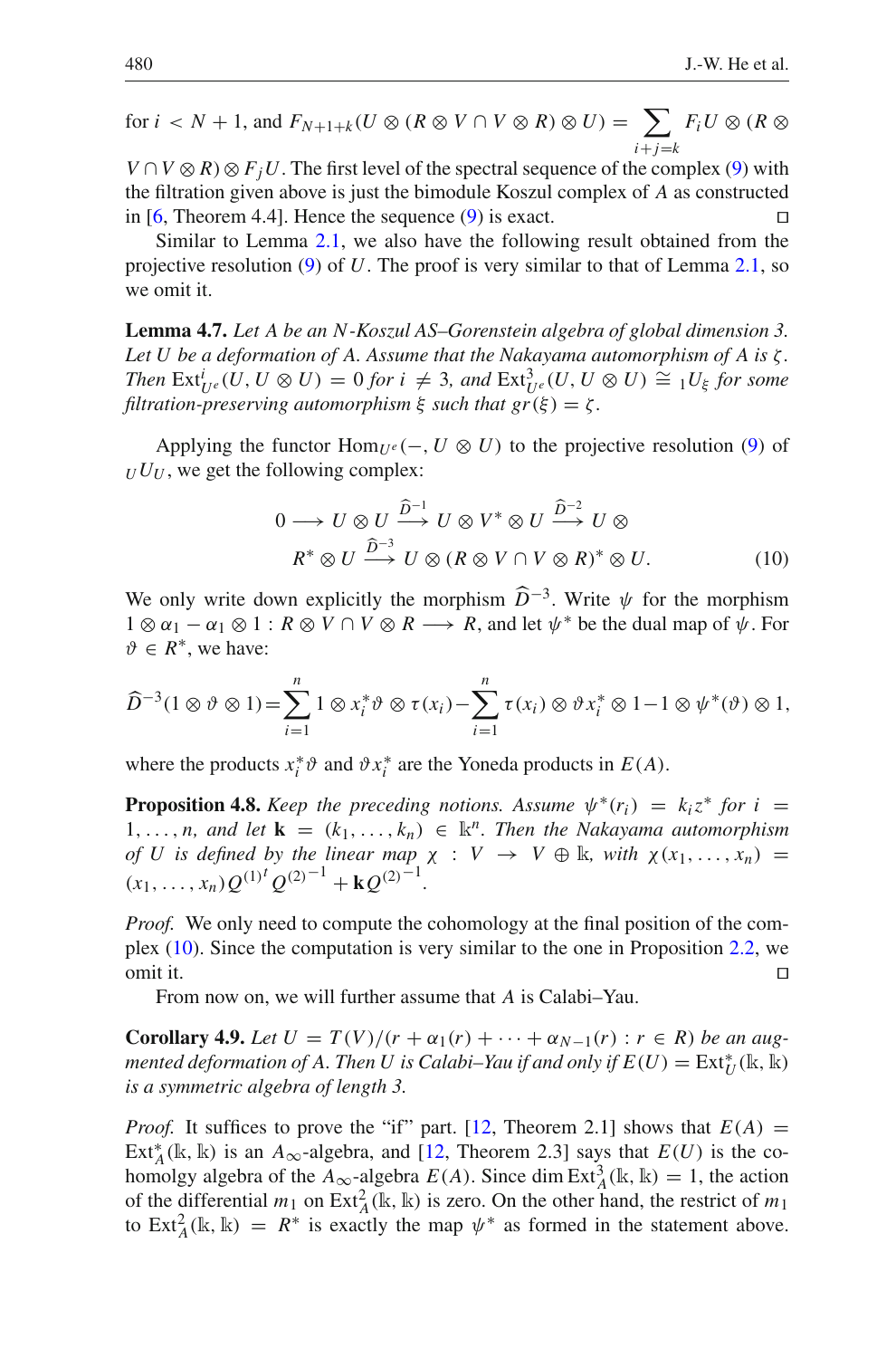Hence Proposition [4.8](#page-17-0) implies that the Nakayama automorphism is the identity map. Therefore *U* is Calabi–Yau.

Let  $A = T(V)/(R)$  be an *N*-Koszul Calabi–Yau algebra of dimension 3. Assume that  $U = T(V)/(r + \alpha_1(r) + \cdots + \alpha_N(r) : r \in R)$  is a deformation of *A*, and that *U* is Calabi–Yau. Assume further that  $(\alpha_1 \otimes 1 - 1 \otimes \alpha_1)(z) = 0$ . Then by [\[12,](#page-19-15) Theorem 1.1] or [\[5](#page-19-14), Proposition 3.6], we have  $(\alpha_k \otimes 1 - 1 \otimes \alpha_k)(z) = 0$ for all  $k = 2, \ldots, N$ . Hence we have

$$
\sum_{i,j=1}^{n} q_{ij}^{(1)} \alpha_k(r_i) \otimes x_j = \sum_{i,j=1}^{n} q_{ij}^{(2)} x_i \otimes \alpha_k(r_j), \qquad (11)
$$

<span id="page-18-1"></span>for all  $k = 1, \ldots, N$ .

<span id="page-18-2"></span>**Lemma 4.10.** *If*  $(\alpha_1 \otimes 1 - 1 \otimes \alpha_1)(z) = 0$ *, then*  $w = z + (\alpha_1 \otimes 1)(z) + \cdots$  $(\alpha_N \otimes 1)(z)$  *is a potential.* 

*Proof.* It suffices to show that  $g_k := (\alpha_k \otimes 1)(z)$  is a superpotential for all  $k =$ 1, ...,  $N-1$  since we already know that *z* is a superpotential. For  $s = 1, \ldots, n$ , we have  $[g_k x_s^*] = \sum_{i=1}^n q_{is}^{(1)} \alpha_k(r_i)$ , and  $[x_s^* g_k] = \sum_{j=1}^n q_{sj}^{(2)} \alpha_k(r_j)$  by the Eq. [\(11\)](#page-18-1). Since  $Q^{(1)} = Q^{(2)^t}$ , we have  $[x_s^* g_k] = [g_k x_s^*]$  for all  $s = 1, ..., n$ . That is,  $g_k$  is a superpotential.

<span id="page-18-0"></span>The following result can be viewed as a converse of Berger–Taillefer's result [\[7,](#page-19-19) Theorem 3.6].

**Theorem 4.11.** Let  $A = T(V)/(R)$  be an N-Koszul Calabi–Yau algebra of dimen*sion 3. Assume that U is a deformation of A which is also Calabi–Yau. If one of the following conditions is satisfied, then U is defined by a potential*  $w \in T^{\geq 1}(V)$ *.* 

(i) *U is an augmented deformation of A;*

(ii) *A is a domain.*

*Proof.* Assume  $U = T(V)/(r + \alpha_1(r) + \cdots + \alpha_N(r) : r \in R)$  for some linear maps  $\alpha_k : R \to V^{\otimes N-k}$ . (i) if *U* is augmented, then Corollary [4.9](#page-17-2) implies that  $(\alpha_1 \otimes 1 - 1 \otimes \alpha_1)(z) = 0$ . (ii) if *A* is a domain, then we see that there is a unique inner isomorphism of U. Hence the Nakayama automorphism  $\xi$  of U is the identity map. Then, by Proposition [4.8,](#page-17-0) we also have  $(\alpha_1 \otimes 1 - 1 \otimes \alpha_1)(z) = 0$ . Now let w be the potential given in Lemma [4.10.](#page-18-2) For  $k = 1, \ldots, n$ ,

$$
\partial_{x_s^*}(w) = [wx_s^*] = \sum_{i=1}^n q_{is}^{(1)} r_i + \sum_{i=1}^n q_{is}^{(1)} \alpha_1(r_i) + \cdots + \sum_{i=1}^n q_{is}^{(1)} \alpha_N(r_i).
$$

Let  $\psi_k = r_i + \alpha_1(r_i) + \cdots + \alpha_N(r_i)$ . Then we have  $(\partial_{x_1^*}(w), \dots, \partial_{x_n^*}(w)) =$  $(\psi_1, \ldots, \psi_n) Q^{(1)}$ . Since  $Q^{(1)}$  is invertible,  $span{\{\partial_{x_1^*}(w), \ldots, \partial_{x_n^*}(w)\}} = span{r+1}$  $\alpha_1(r) + \cdots + \alpha_N(r)$ :  $r \in R$ .

*Acknowledgements.* The authors thank the anonymous referee for his/her valuable suggestions and comments. The work is supported by an FWO-grant and grants from NSFC (No. 11171067), ZJNSF (No. LY12A01013), Science and Technology Department of Zhejiang Province (No. 2011R10051), and SRF for ROCS, SEM.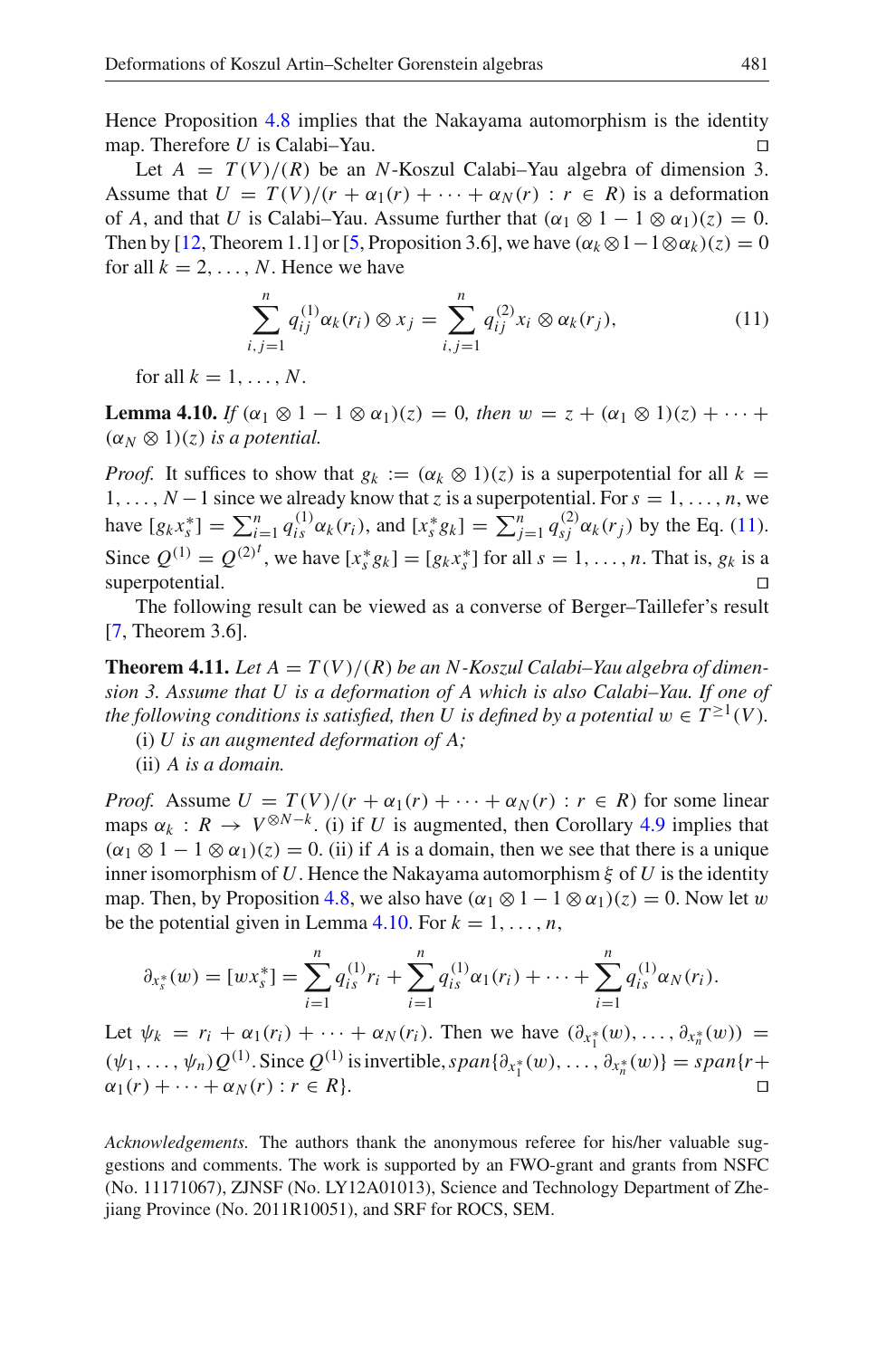### <span id="page-19-22"></span>**References**

- [1] Artin, M., Schelter, W.F.: Graded algebras of global dimension 3. Adv. Math. **66**, 171– 216 (1987)
- <span id="page-19-10"></span>[2] Beilinson, A.A., Ginzburg, V., Soergel, W.: Koszul duality patterns in representation theory. J. Am. Math. Soc. **9**, 473–527 (1996)
- <span id="page-19-8"></span>[3] Berger, R.: Koszulity for nonquadratic algebras. J. Algebra **239**, 705–734 (2001)
- <span id="page-19-7"></span>[4] Berger, R.: Gerasimov's theorem and *N*-Koszul algebras. J. Lond. Math. Soc. **79**, 631– 648 (2009)
- <span id="page-19-14"></span>[5] Berger, R., Ginzburg, V.: Higher symplectic reflection algebras and non-homogeneous *N*-Koszul property. J. Algebra **304**, 577–601 (2006)
- <span id="page-19-4"></span>[6] Berger, R., Marconnet, N.: Koszul and Gorenstein properties for homogeneous algebras.. Algebras Represent. Theory **9**, 67–97 (2006)
- <span id="page-19-19"></span>[7] Berger, R., Taillefer, R.: Poincaré–Birkhoff–Witt deformations of Calabi–Yau algebras. J. Noncommut. Geom. **1**, 241–270 (2007)
- <span id="page-19-5"></span>[8] Bocklandt, R.: Graded Calabi–Yau algebras of dimension 3. J. Pure Appl. Algebra **212**, 14–32 (2008)
- <span id="page-19-13"></span>[9] Braverman, A., Gaitsgory, D.: Poincaré–Birkhoff–Witt theorem for quadratic algebras of Koszul type. J. Algebra **181**, 315–328 (1996)
- <span id="page-19-1"></span>[10] Dubois-Violette, M.: Graded algebras and multilinear forms. C. R. Acad. Sci. Paris Ser. I **341**, 719–725 (2005)
- <span id="page-19-2"></span>[11] Dubois-Violette, M.: Multilinear forms and graded algebras. J. Algebra **317**, 198– 225 (2007)
- <span id="page-19-15"></span>[12] Fløystad, G., Vatne, J.E.: PBW-deformations of *N*-Koszul algebras. J. Algebra **302**, 116–155 (2006)
- <span id="page-19-18"></span>[13] Ginzburg, V.: Calabi–Yau algebras, arXiv:math/0612139
- <span id="page-19-12"></span>[14] Green, E.L., Marcos, E.N., Martínez-Villa, R., Zhang, P.: D-Koszul algebras. J. Pure Appl. Algebra **193**, 141–162 (2004)
- <span id="page-19-6"></span>[15] He, J.-W., Van Oystaeyen, F., Zhang, Y.: Cocommutative Calabi–Yau Hopf algebras and deformations. J. Algebra **324**, 1921–1939 (2010)
- <span id="page-19-0"></span>[16] He, J.-W., Van Oystaeyen, F., Zhang, Y.: Skew polynomial algebras with coefficients in Artin–Schelter regular algebras, preprint (2011)
- <span id="page-19-17"></span>[17] Lu, D.-M., Palmieri, J.H., Wu, Q.-S., Zhang, J.J.: *A*∞-algebras for ring theorists. Algebra Colloq. **11**, 91–128 (2004)
- <span id="page-19-11"></span>[18] Polishchuk, A., Positselski, C.: Quadratic Algebras. In: University Lecture Series 37. American Mathematical Society, Providence (2005)
- <span id="page-19-20"></span>[19] Positselski, L.: Two kinds of derived categories, Koszul duality, and comodule–contramodule correspondence. Mem. Am. Math. Soc. **212** (2011)
- <span id="page-19-9"></span>[20] Priddy, S.: Koszul resolutions. Trans. Am. Math. Soc **152**, 39–60 (1970)
- <span id="page-19-16"></span>[21] Smith, S.P.: Some graded algebras related to elliptic curves. In: CMS Conference Proceedings, vol. 19, pp. 315–348. American Mathematical Society, Providence (1996)
- <span id="page-19-3"></span>[22] Van den Bergh, M.: Existence theorems for dualizing complexes over non-commutative graded and filtered rings. J. Algebra **195**, 662–679 (1997)
- <span id="page-19-21"></span>[23] Van den Bergh, M.: A relation between Hochschild homology and cohomology for Gorenstein rings. In: Proceedings of the American Mathematical Society, vol. 126, pp. 1345–1348. American Mathematical Society, Providence (1998). Erratum: In: Proceedings of the American Mathematical Society, vol. 130, pp. 2809–2810. American Mathematical Society, Providence (2002)
- <span id="page-19-23"></span>[24] Van den Bergh, M.: Calabi–Yau algebras and superpotentials, arXiv:1008.0599